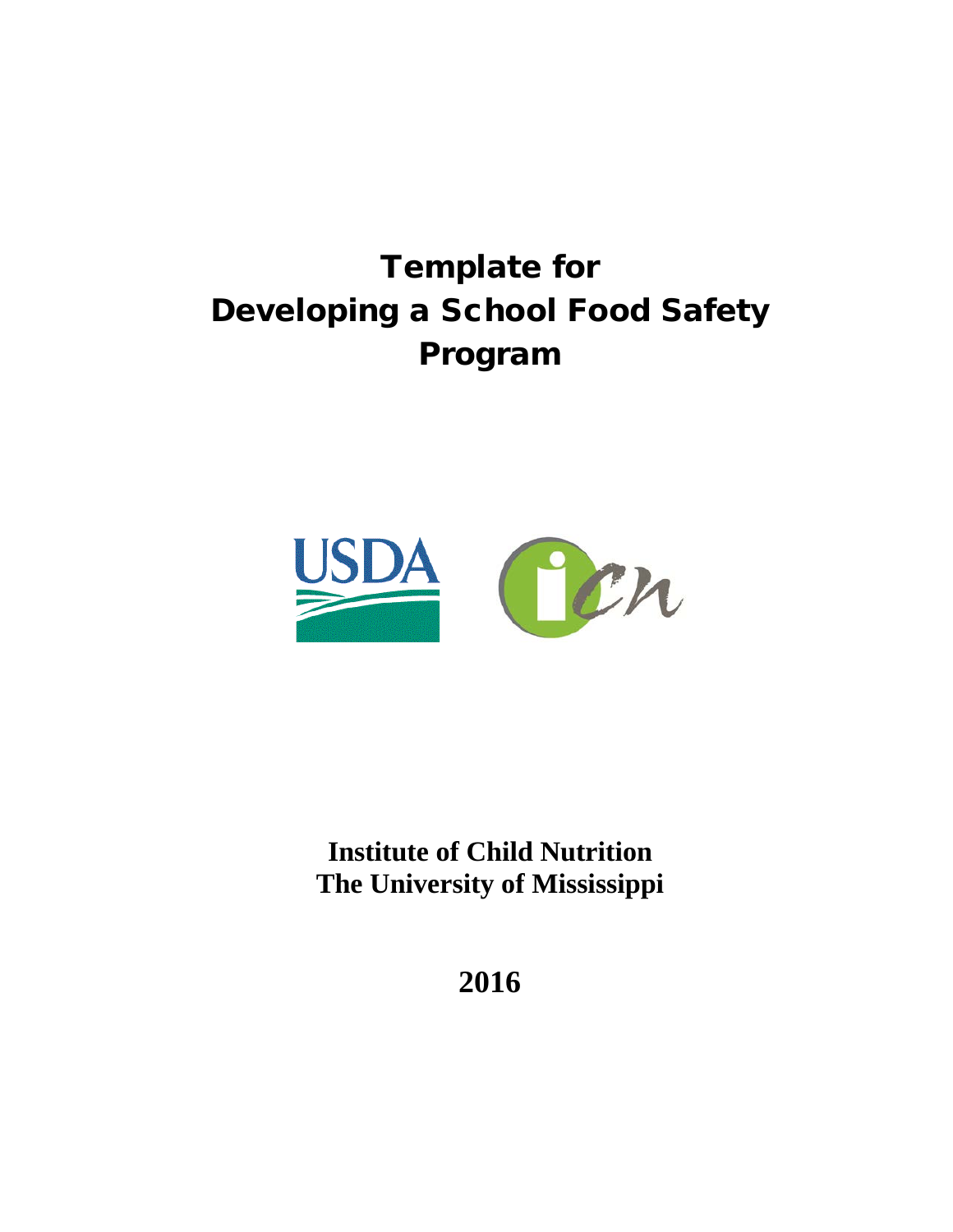#### **Suggested Reference Citation:**

U.S. Department of Agriculture, Food and Nutrition Service, & National Food Service Management Institute. (2006). Developing a school food safety program participant's workbook. University, MS: Author.

© 2006, National Food Service Management Institute, The University of Mississippi

June 2006

The *Developing a School Food Safety Program* training materials were written to accompany the U. S. Department of Agriculture's *Guidance for School Food Authorities: Developing a School Food Safety Program Based on the Process Approach to HACCP Principles*. The *Guidance for School Food Authorities* resource is available at [http://www.fns.usda.gov.](http://www.fns.usda.gov/) The National Food Service Management Institute developed these materials in cooperation with the USDA Food and Nutrition Service's Child Nutrition Division and the Food Safety Unit. USDA recommends the Process Approach because it gives you flexibility to create a food safety program specific to your foodservice operation.

The Process Approach was originally developed by the Food and Drug Administration (FDA) for retail food establishments. Follow your State and local public health requirements and your school district policies and procedures.

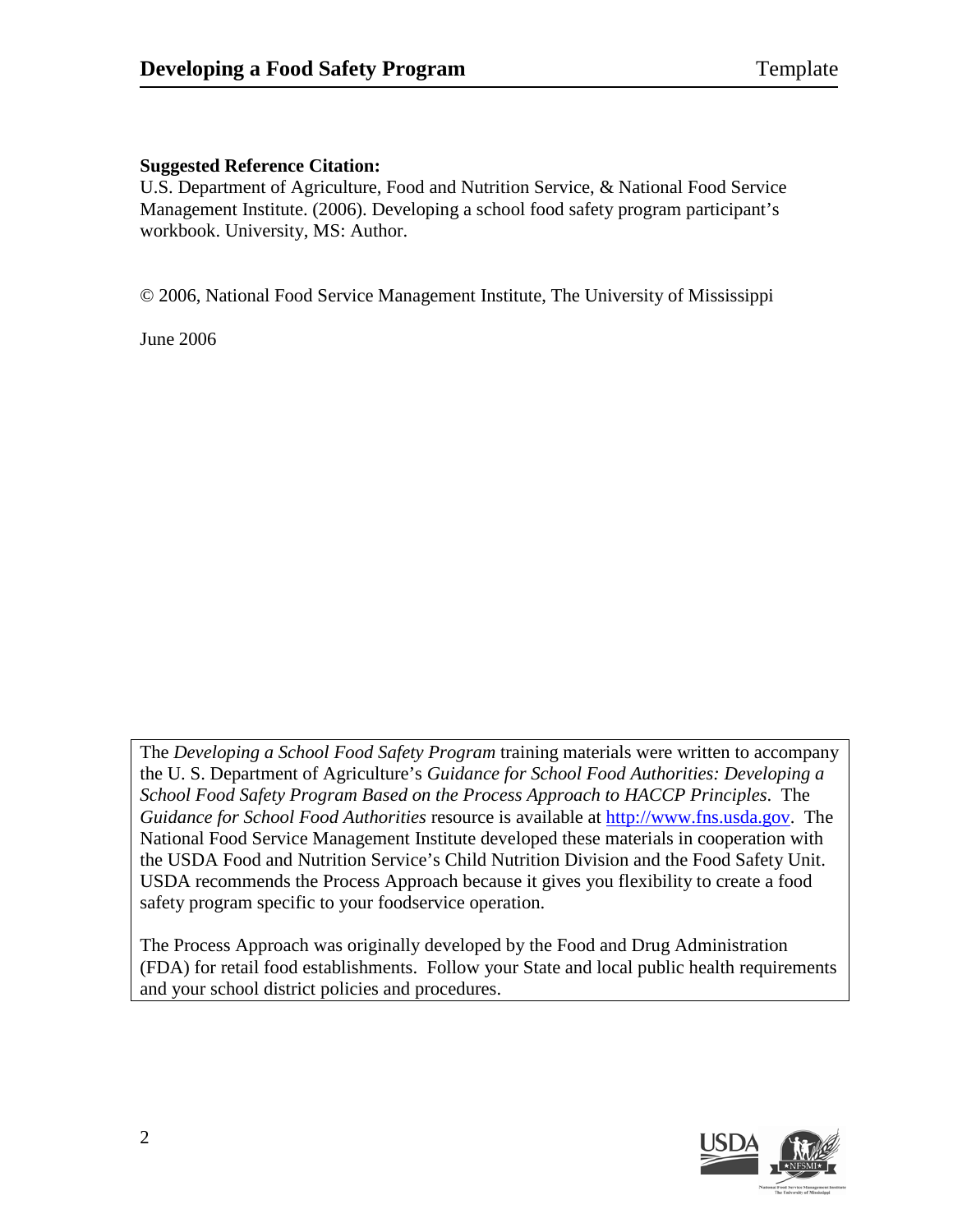## **Food Safety Plan**

| $(Name)$ $\qquad \qquad$ $(Title)$ $\qquad \qquad$                                     |  |
|----------------------------------------------------------------------------------------|--|
|                                                                                        |  |
|                                                                                        |  |
| The program follows the USDA guidance on developing a food safety program based on the |  |
| Process Approach. All standards in this plan are based on the                          |  |
|                                                                                        |  |

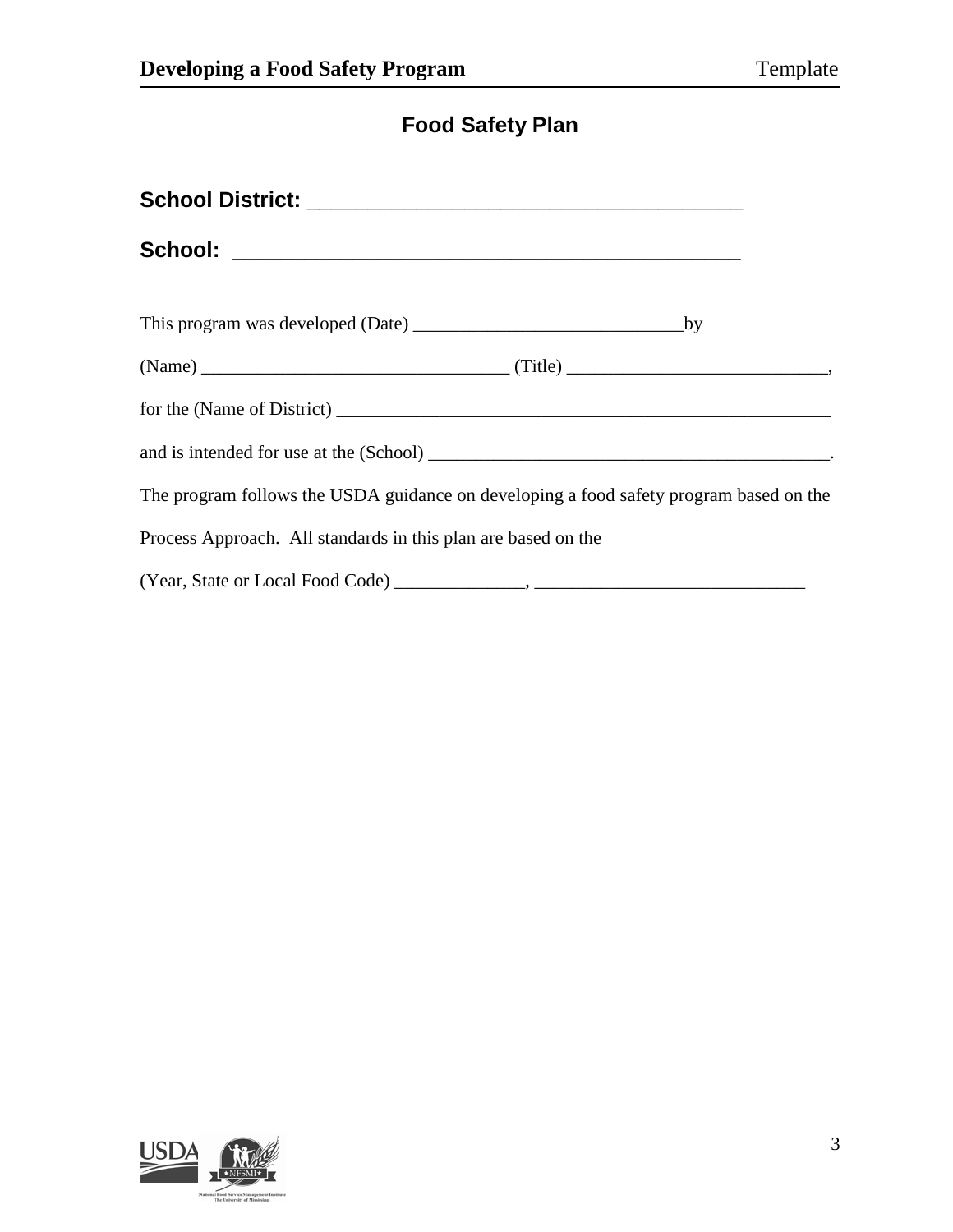#### **Categorize Menu Items According to Food Preparation Processes**

#### **The Process Approach**

The School Food Service Manager and staff will categorize each menu item into one of four

Processes.

Process #1- No Cook Preparation

Process #2- Same Day Service Preparation

Process #3- Complex Food Preparation

Process #4- Controlled by Standard Operating Procedures

Process Worksheets are included in the HACCP plan. New and revised recipes will be labeled into process category on an on-going basis.

All foodservice personnel, including permanent and substitute employees, will be given an overview of the Process Approach. Periodic refresher training for employees will be provided (Frequency) \_\_\_\_\_\_\_\_\_\_\_\_\_.

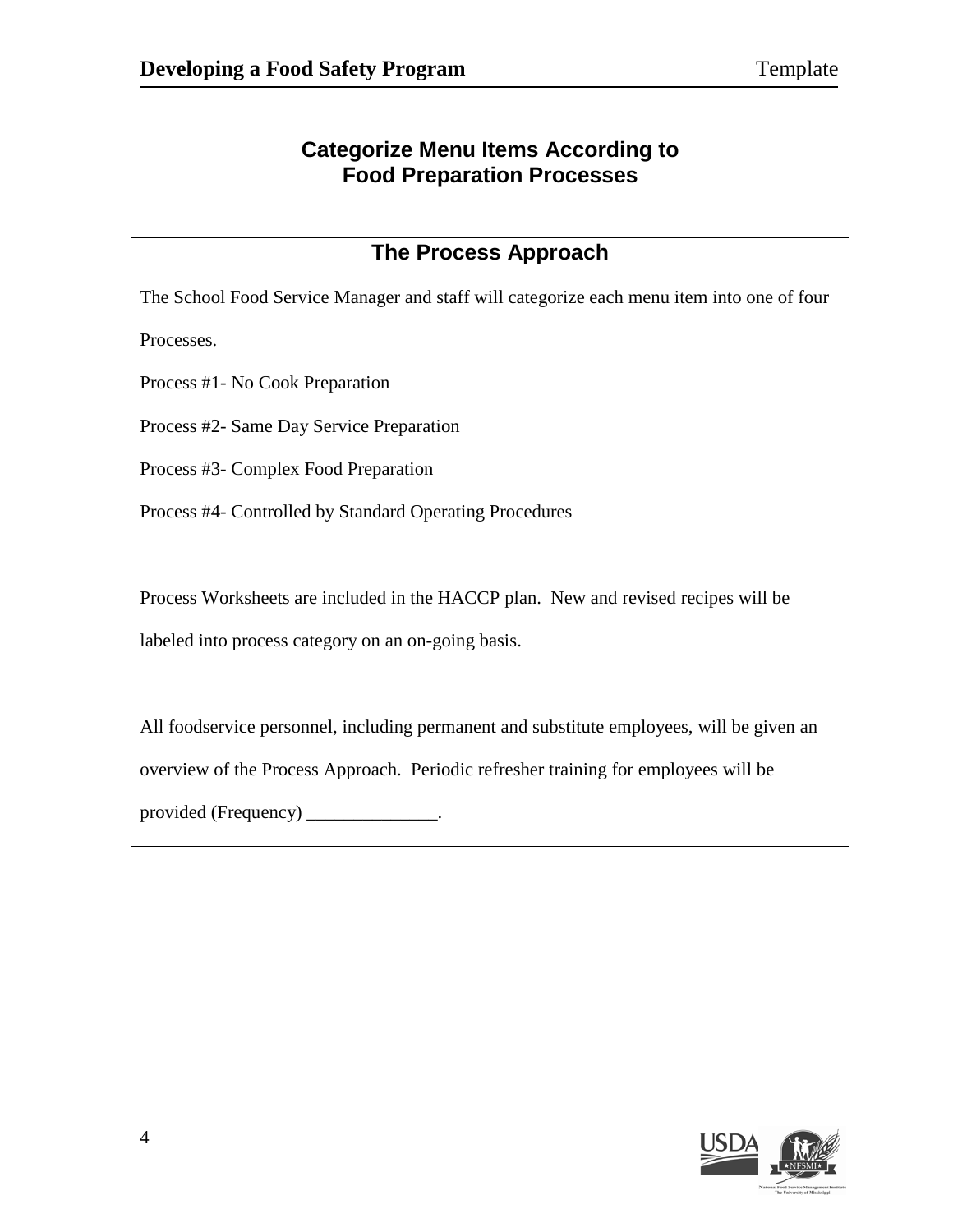## Process 1: NO COOK

## **Example: Fruit Salad**



\*From the 2001 FDA Food Code (as amended August 29, 2993 in the Supplement to the 2001 Food Code).

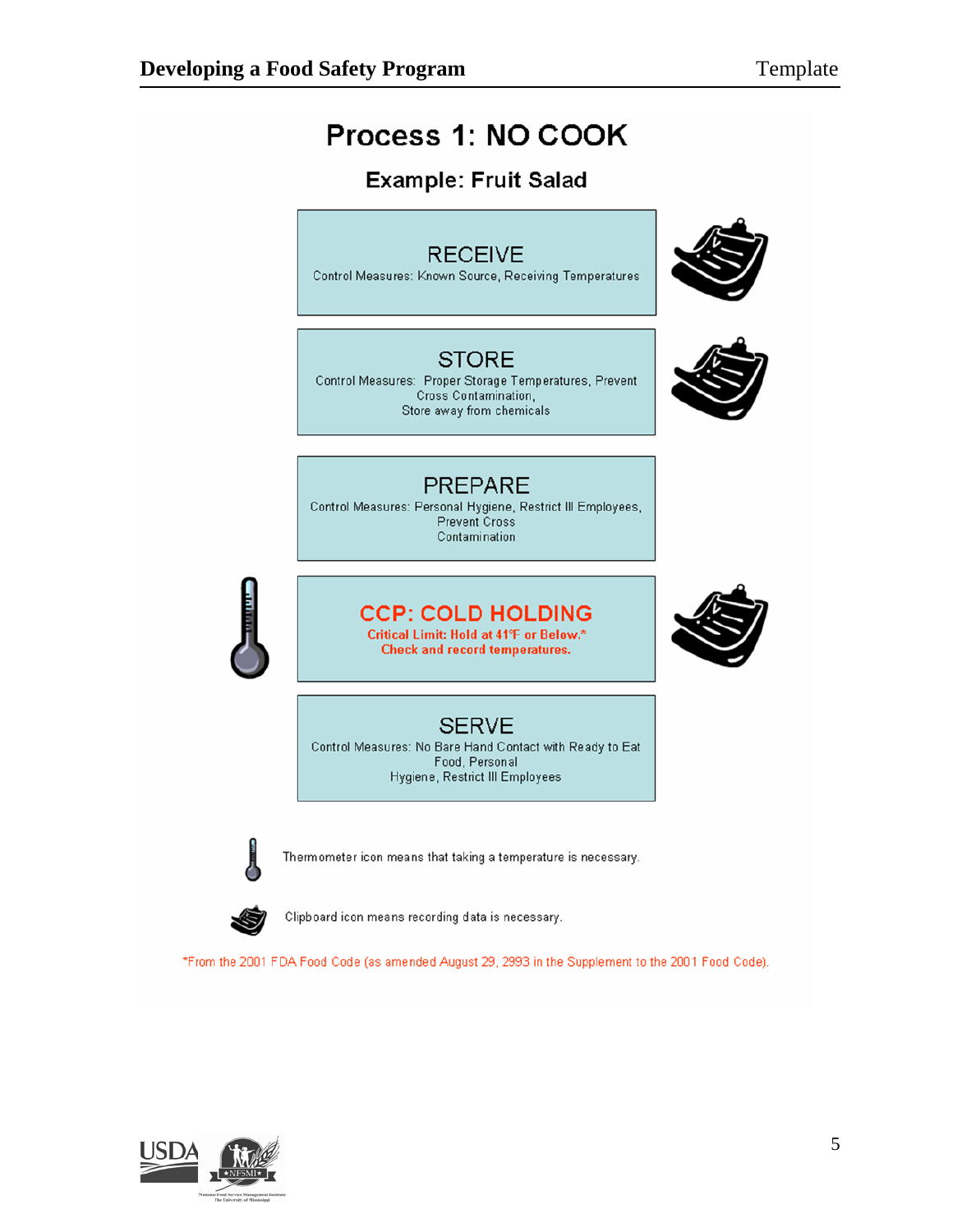## **Process 2: SAME DAY SERVICE**

#### **Example: Baked Chicken**



\*From the 2001 FDA Food Code (as amended August 29, 2993 in the Supplement to the 2001 Food Code).

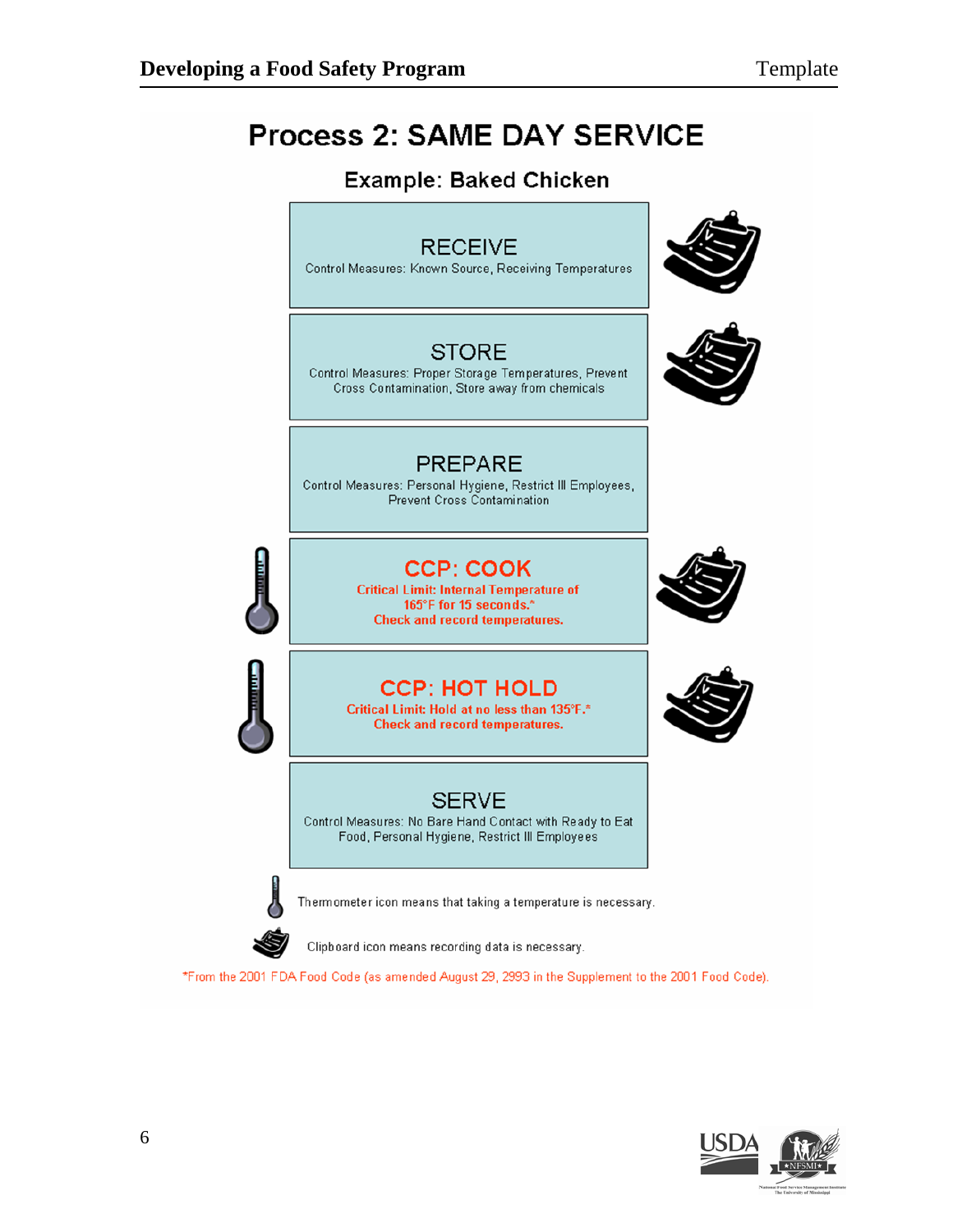## **Process 3: Complex Food Preparation**

### **Example: Beef and Bean Tamale Pie**



Thermometer icon means that taking a temperature is necessary.



Clipboard icon means recording data is necessary.

'From the 2001 FDA Food Code (as amended August 29, 2993 in the Supplement to the 2001 Food Code).

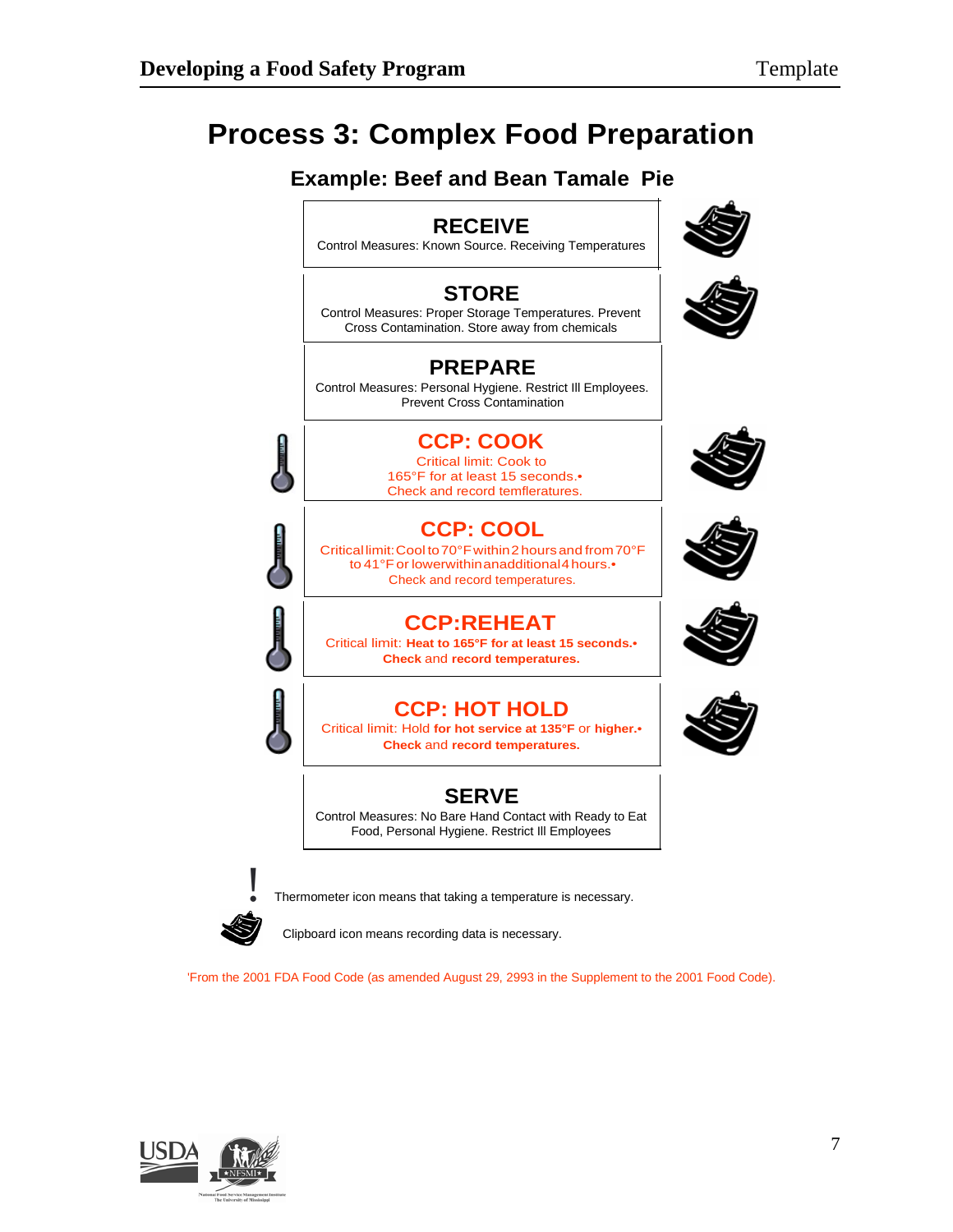## **Standard Operating Procedures (SOPs)**

The (Name of School) and the state of School) and safety SOPs are checked

below. Employees will be trained to follow all applicable food safety SOPs. A complete set

of the food safety SOPs will be attached to this food safety program.

#### **Facility-Wide SOPs**

- \_\_\_\_\_Cleaning and Sanitizing Food Contact Surfaces
- \_\_\_\_\_Controlling Time and Temperature During Preparation
- Date Marking and Ready-to-Eat, Potentially Hazardous Food
- **\_\_\_\_\_\_Employee Health Policy**
- \_\_\_\_\_Handling a Food Recall
- \_\_\_\_\_Personal Hygiene
- \_\_\_\_\_Preventing Contamination at Food Bars
- \_\_\_\_\_Preventing Cross-Contamination During Storage and Preparation
- **Exercise** Receiving Deliveries
- \_\_\_\_\_Serving Food
- \_\_\_\_\_Storing and Using Poisonous or Toxic Chemicals
- \_\_\_\_\_Using and Calibrating Thermometers
- \_\_\_\_\_Using Suitable Utensils When Handling Ready-to-Eat Foods
- \_\_\_\_\_Using Time Alone as a Public Health Control to Limit Bacteria Growth in
- \_\_\_\_\_Potentially Hazardous Foods
- \_\_\_\_\_Washing Fruits and Vegetables

#### **Specific SOPs to the Food Preparation Process**

- \_\_\_\_\_Cooking Potentially Hazardous Foods
- \_\_\_\_\_Cooling Potentially Hazardous Foods
- \_\_\_\_\_Holding Hot and Cold Potentially Hazardous Foods
- \_\_\_\_\_Reheating Potentially Hazardous Foods
- \_\_\_\_\_Preventing Cross-Contamination During Storage and Preparation
- \_\_\_\_\_Transporting Food to Remote Sites (Satellite Kitchens)

#### **Others: Please list:**

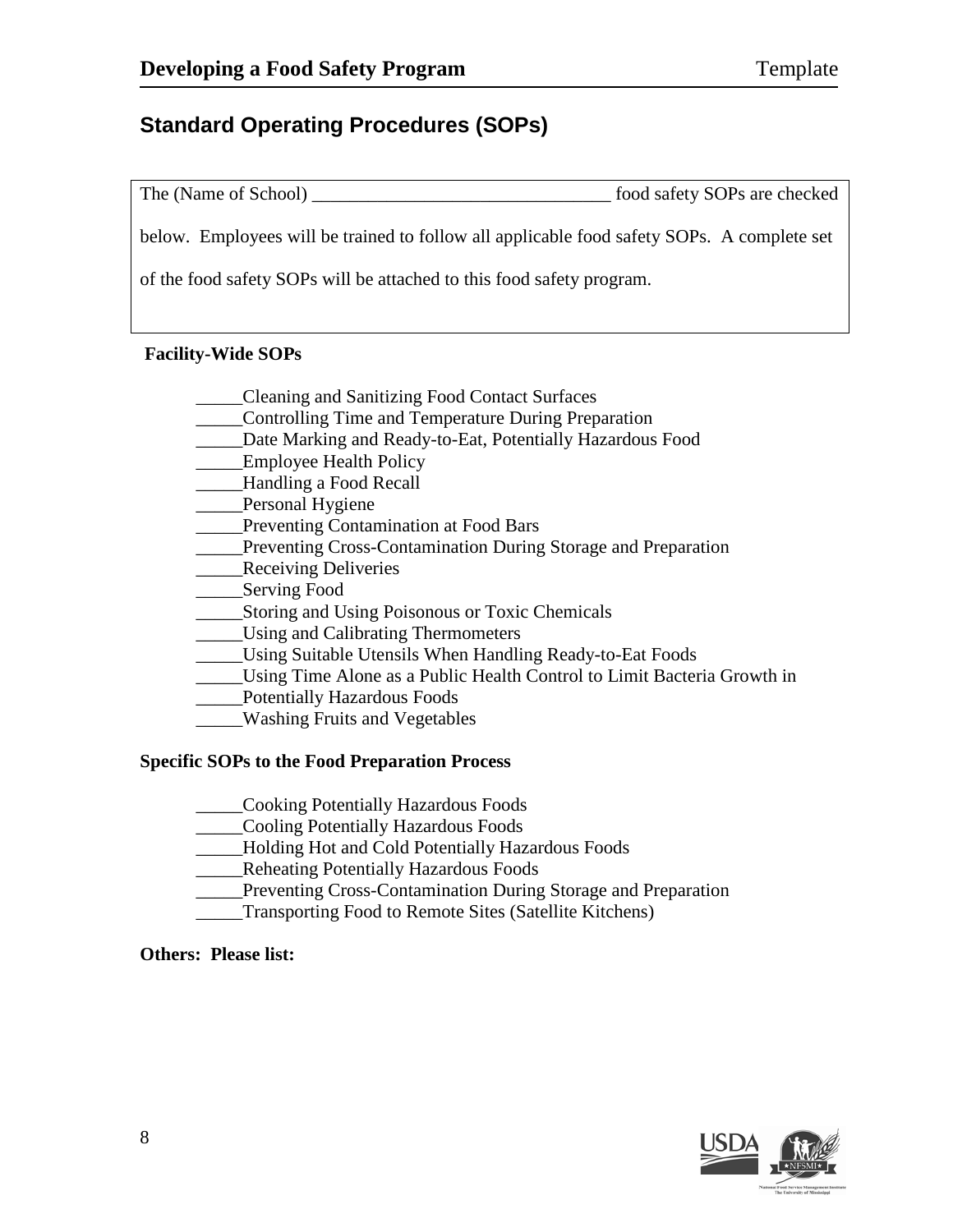## **Monitoring**

The foodservice manager at each site will be responsible for ensuring assigned foodservice staff are properly controlling hazards at the required frequency and are documenting required records.

The manager will also be responsible for monitoring the overall performance of standard operating procedures. (Specific details regarding monitoring are addressed in each SOP.)

Monitoring will be a constant consideration. However, the manager will use the Food Safety Checklist to formally monitor foodservice staff (Frequency) \_\_\_\_\_\_\_\_\_\_\_\_\_ The checklist form is included in this food safety plan.

Foodservice staff is responsible for controlling hazards during food preparation as well as the practices and procedures defined in the standard operating procedures (SOPs).

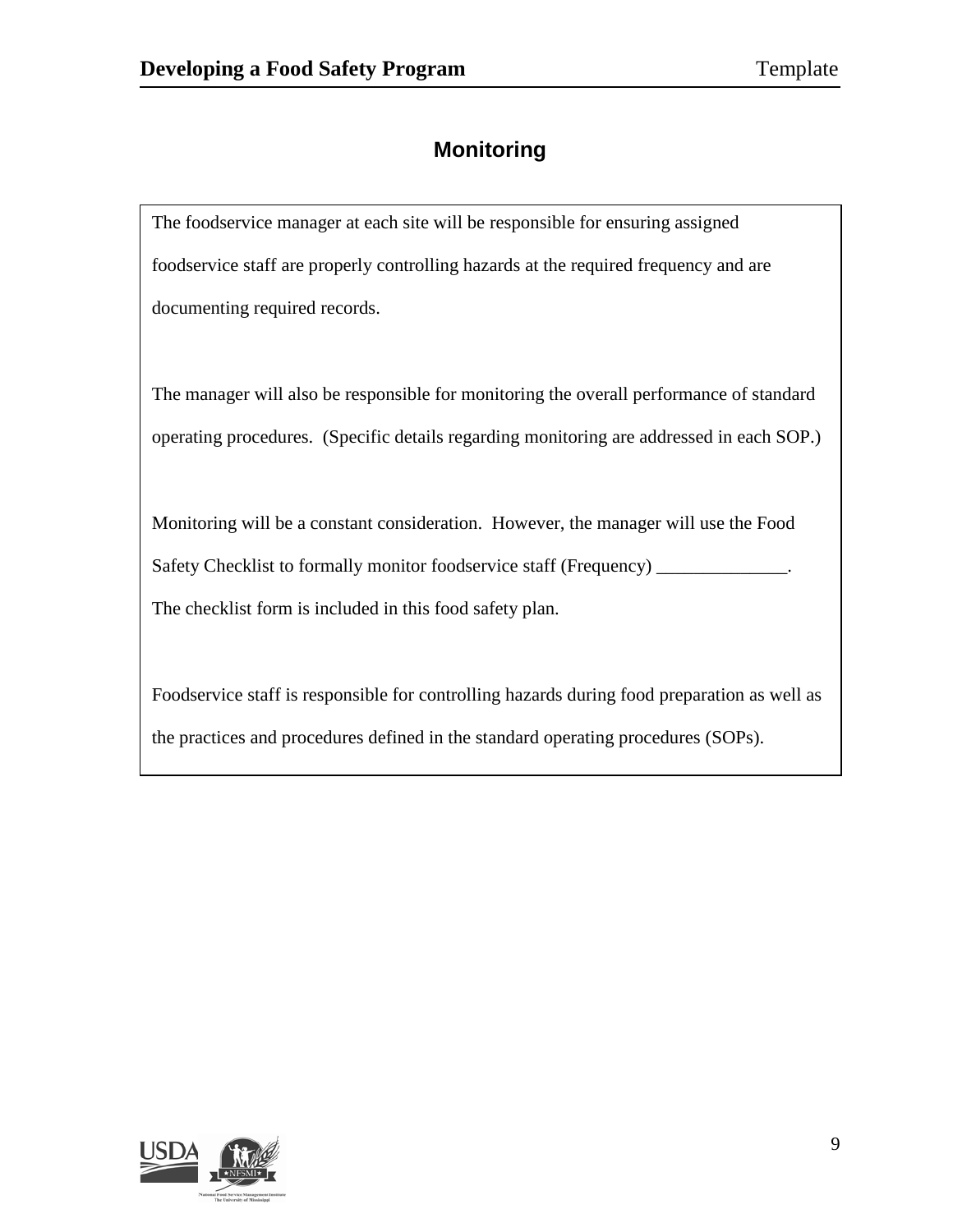## **Correcting Problems**

| developing solutions to problems. These solutions will be reviewed and updated             |  |  |  |  |  |
|--------------------------------------------------------------------------------------------|--|--|--|--|--|
| (Frequency) _______________. Foodservice staff will be responsible for documenting         |  |  |  |  |  |
| problems and solutions during the food preparation processes as well as any actions taken  |  |  |  |  |  |
| while performing standard operating procedures.                                            |  |  |  |  |  |
| Employees and substitute staff will be trained on a continual basis in making the right    |  |  |  |  |  |
| decisions and the importance of finding and fixing problems. A list of common solutions to |  |  |  |  |  |
| problems will be attached to this food safety plan and also may be included in standard    |  |  |  |  |  |
| operating procedures.                                                                      |  |  |  |  |  |

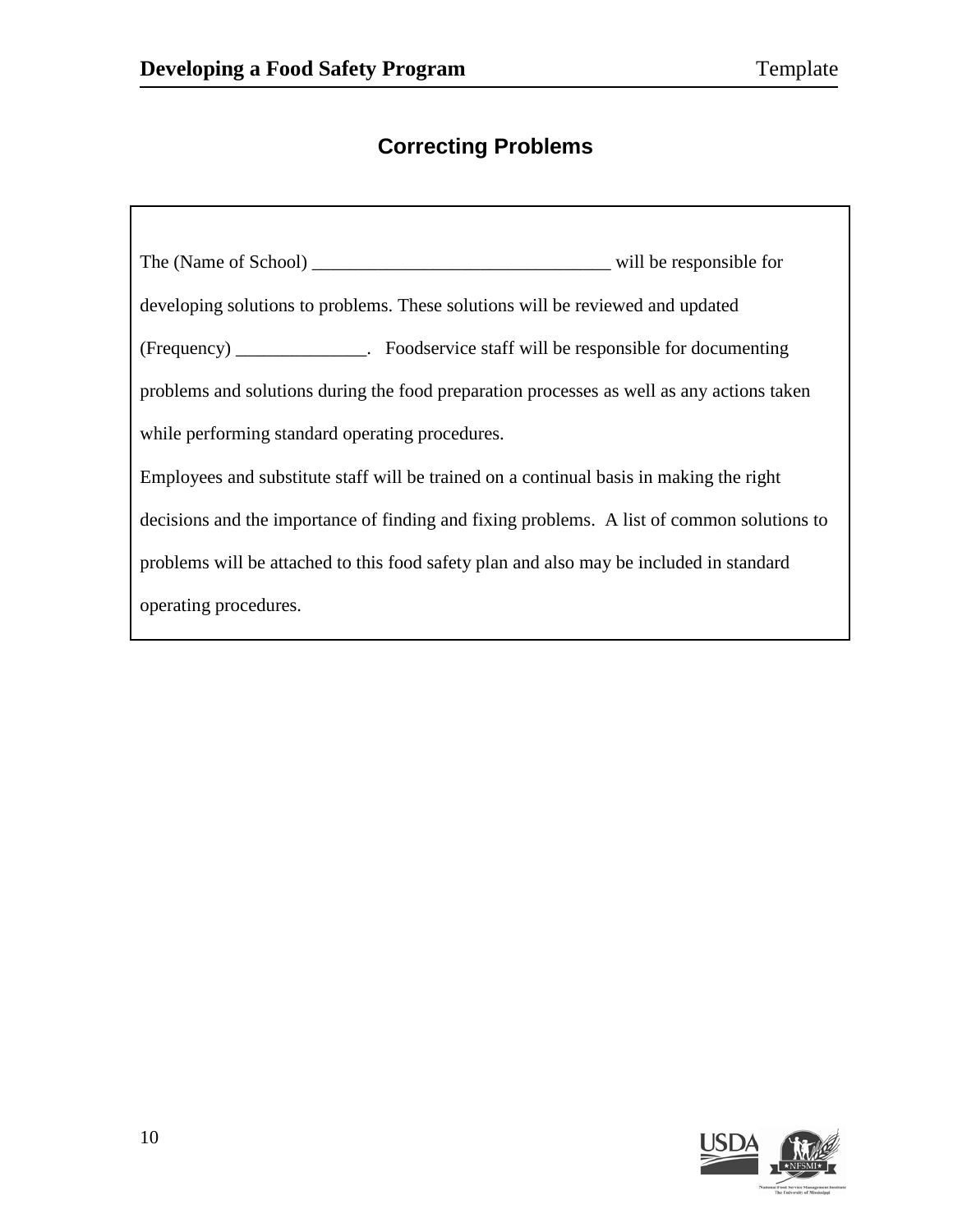## **Correcting Problems**

| <b>Action Taken</b> |
|---------------------|
|                     |
|                     |
|                     |
|                     |
|                     |
|                     |
|                     |
|                     |
|                     |
|                     |
|                     |
|                     |
|                     |
|                     |
|                     |
|                     |
|                     |
|                     |
|                     |
|                     |
|                     |
|                     |
|                     |

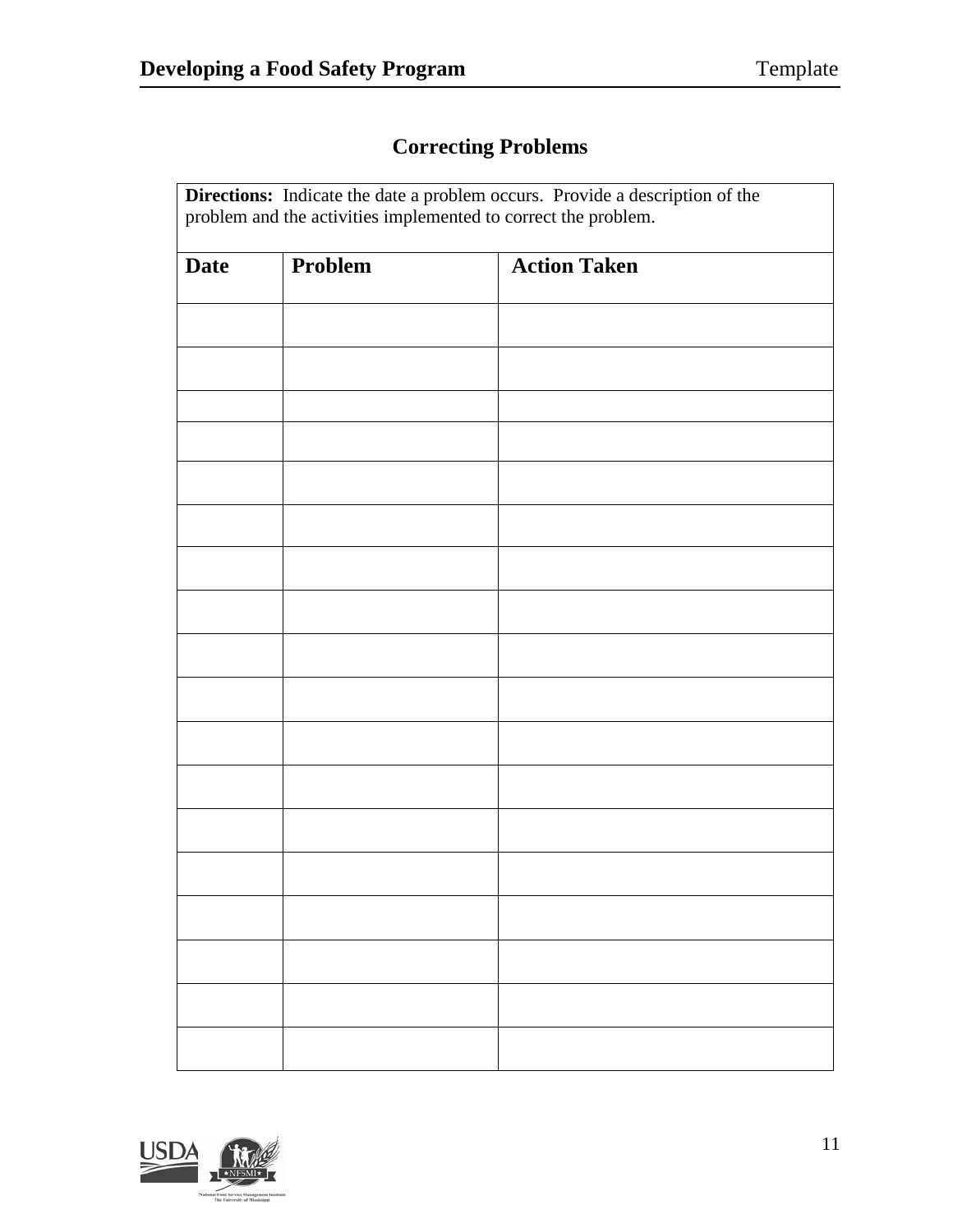## **Recordkeeping**

All foodservice staff will be held responsible for recordkeeping duties as assigned. Overall, the foodservice manager will be responsible for making sure that critical information is being recorded and that records are filed in the proper place. Employees and substitute staff will be trained on recordkeeping. Recordkeeping procedures are outlined below and also may be included in standard operating procedures.

#### **Recordkeeping Procedure**

- All pertinent information on temperatures, times, and actions taken to correct problems will be kept on clip boards in the kitchen for easy use.
- All applicable forms for daily records will be replaced on a weekly basis or sooner, if necessary.
- In the case of weekly records, forms will be replaced on a monthly basis.
- All completed forms will be filed in the manager's office.
- The foodservice manager is responsible for making sure that all forms are updated, available for use, and filed properly after completion.
- The foodservice manager is also responsible for educating all foodservice personnel on the use and importance of recording critical information.

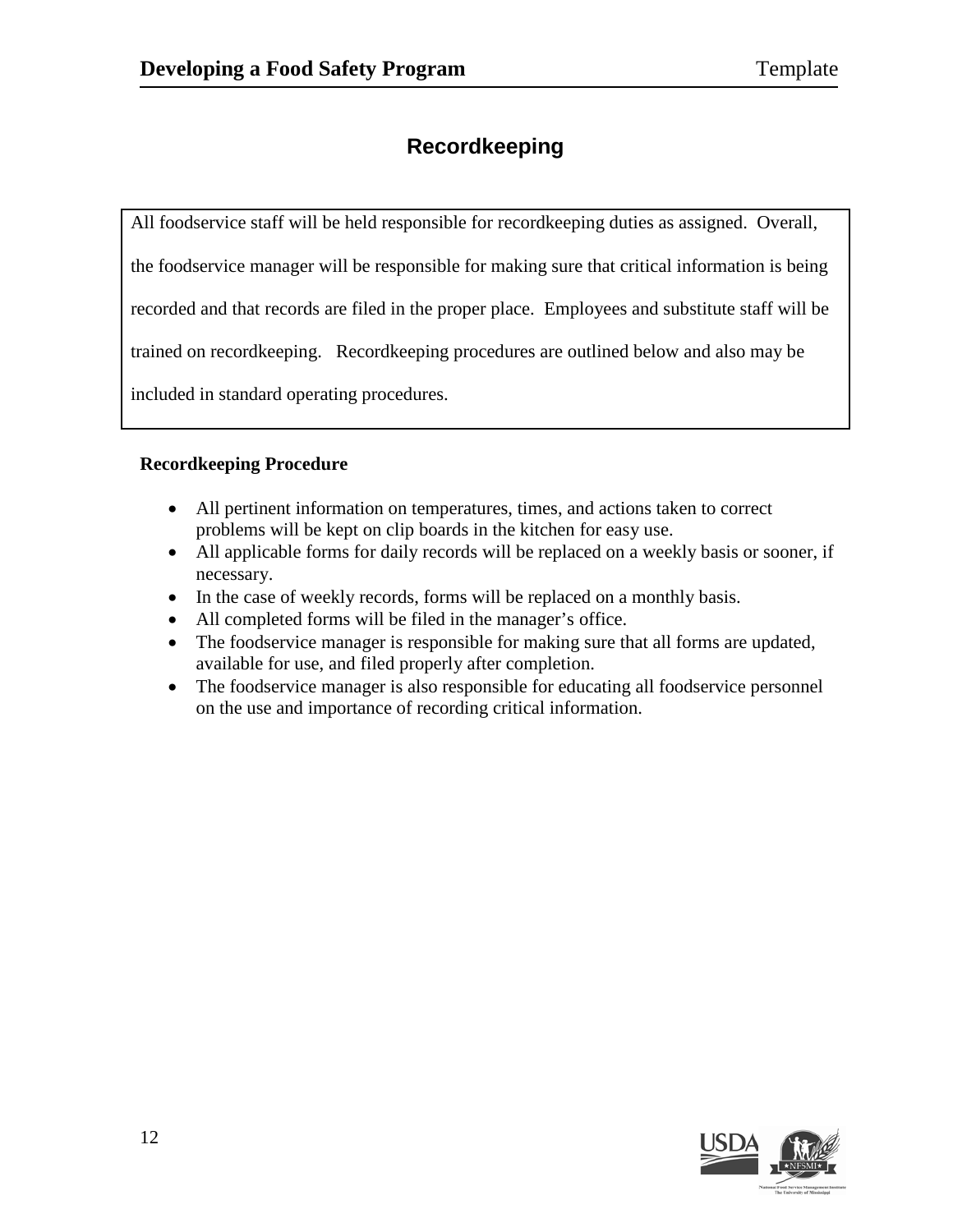## **Recordkeeping**

\_\_\_\_\_\_\_\_\_\_\_\_\_\_\_\_\_\_\_\_\_\_\_\_ \_\_\_\_\_\_\_\_\_\_\_\_\_\_\_

\_\_\_\_\_\_\_\_\_\_\_\_\_\_\_\_\_\_\_\_\_\_ \_\_\_\_\_\_\_\_\_\_\_\_\_\_\_

\_\_\_\_\_\_\_\_\_\_\_\_\_\_\_\_\_\_\_\_\_\_ \_\_\_\_\_\_\_\_\_\_\_\_\_\_\_

#### **DOCUMENTATION (RECORDS) DOCUMENTATION SCHEDULE Food Production Records**

End Point Cooking Temperature Daily

Time and Temperature for Holding Daily\_\_\_\_\_\_\_\_\_\_

Thermometer Calibration Weekly \_\_\_\_\_\_\_\_

#### **Equipment Temperature Records**

Receiving Logs- use invoices As needed upon delivery

Food Storage Temperature Chart Daily\_\_\_\_\_\_\_\_\_\_

#### **Review Records**

Food Safety Checklist 2 times per year

Manager's Checklist 1 time per year

**Training Logs** On-going

**Correcting Problems Records** On-going

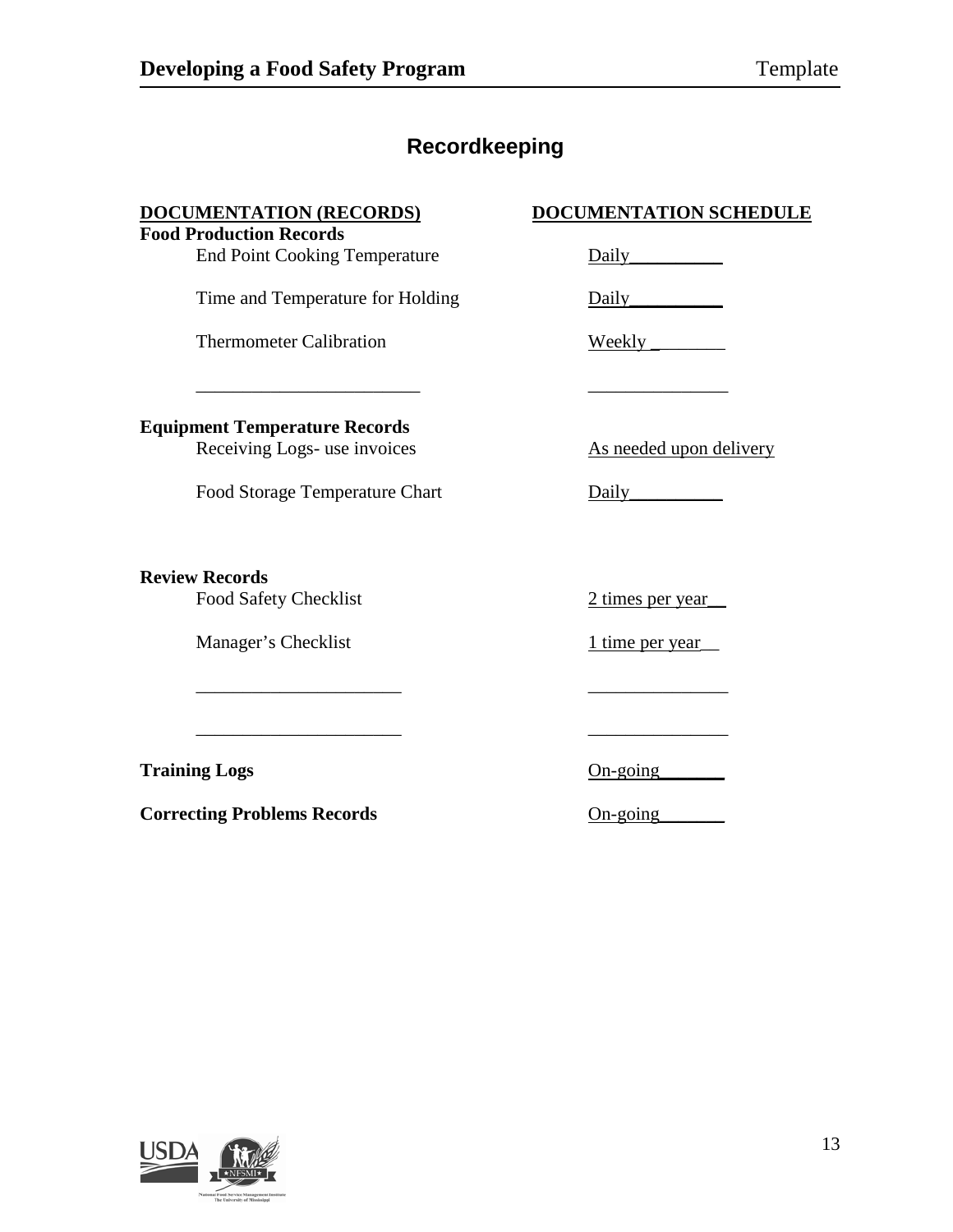## **Reviewing and Revising the Food Safety Program**

The school foodservice manager will review the school food safety program at the beginning

of each school year and when any significant changes occur in the operation. The Food Safety

Program Review Checklist included in this document will be used for the review.

Source: U. S. Department of Agriculture, Food and Nutrition Service. (June 2005). *Guidance for school food authorities: Developing a school foodservice program based on the process approach to HACCP principles.*

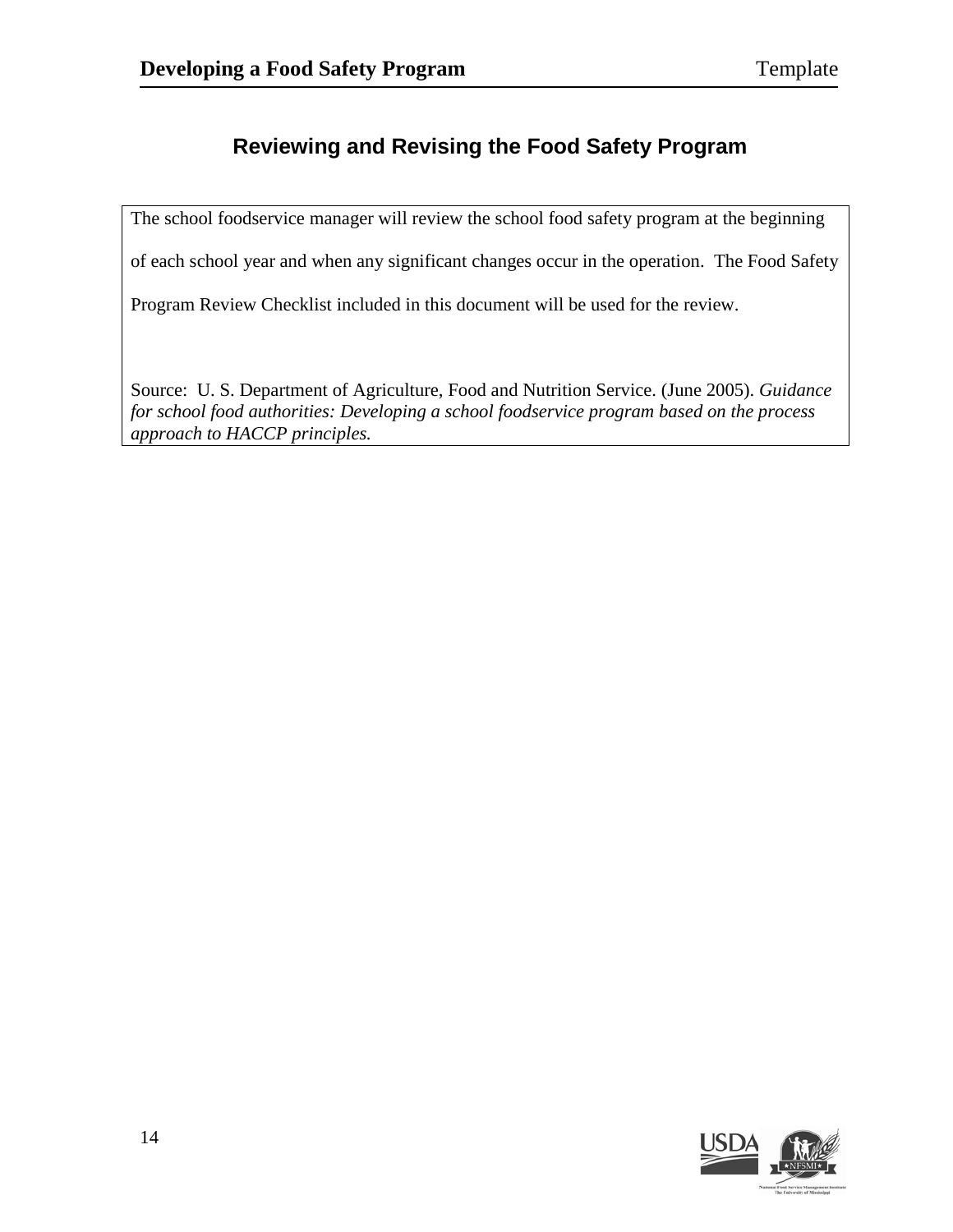## **FOOD SAFETY CHECKLIST**

Date\_\_\_\_\_\_\_\_\_\_\_\_\_\_\_\_\_\_\_\_\_\_\_\_\_\_\_\_\_\_\_\_\_\_\_\_\_\_\_ Observer\_\_\_\_\_\_\_\_\_\_\_\_\_\_\_\_\_\_\_\_\_\_\_\_\_\_\_\_\_\_\_\_\_\_\_\_\_\_\_\_\_\_\_\_\_

Directions: Use this checklist daily. Determine areas in your operations requiring corrective action. Record corrective action taken and keep completed records in a notebook for future reference**.**

|           | PERSONAL HYGIENE                                                                                                                      |        |        | <b>Yes No Corrective Action</b>                                                                                                                                                                                                                                                                                                                                                                                                                                                                                                                                                                                           |
|-----------|---------------------------------------------------------------------------------------------------------------------------------------|--------|--------|---------------------------------------------------------------------------------------------------------------------------------------------------------------------------------------------------------------------------------------------------------------------------------------------------------------------------------------------------------------------------------------------------------------------------------------------------------------------------------------------------------------------------------------------------------------------------------------------------------------------------|
|           | Employees wear clean and proper uniform including shoes.                                                                              | $\Box$ |        |                                                                                                                                                                                                                                                                                                                                                                                                                                                                                                                                                                                                                           |
| $\bullet$ | Effective hair restraints are properly worn.                                                                                          | $\Box$ |        |                                                                                                                                                                                                                                                                                                                                                                                                                                                                                                                                                                                                                           |
| $\bullet$ | Fingernails are short, unpolished, and clean (no artificial nails).                                                                   | $\Box$ |        | $\begin{tabular}{ c c c c c } \hline $\Box$ & $\underline{\hspace{15mm}}$ & $\underline{\hspace{15mm}}$ & $\underline{\hspace{15mm}}$ & $\underline{\hspace{15mm}}$ & $\underline{\hspace{15mm}}$ & $\underline{\hspace{15mm}}$ \\ \hline \end{tabular}$                                                                                                                                                                                                                                                                                                                                                                  |
| $\bullet$ | Jewelry is limited to a plain ring, such as wedding band and a watch                                                                  |        |        |                                                                                                                                                                                                                                                                                                                                                                                                                                                                                                                                                                                                                           |
|           | and no bracelets.                                                                                                                     | $\Box$ |        | $\begin{tabular}{ c c c c } \hline \quad \quad & \quad \quad & \quad \quad & \quad \quad \\ \hline \quad \quad & \quad \quad & \quad \quad & \quad \quad \\ \hline \end{tabular}$                                                                                                                                                                                                                                                                                                                                                                                                                                         |
| ٠         | Hands are washed properly, frequently, and at appropriate times.                                                                      | $\Box$ |        |                                                                                                                                                                                                                                                                                                                                                                                                                                                                                                                                                                                                                           |
|           | Burns, wounds, sores or scabs, or splints and water-proof bandages<br>on hands are bandaged and completely covered with a foodservice |        |        |                                                                                                                                                                                                                                                                                                                                                                                                                                                                                                                                                                                                                           |
|           | glove while handling food.                                                                                                            | $\Box$ |        | $\begin{tabular}{ c c c c c } \hline $\Box$ & $\bot$ & $\bot$ & $\bot$ & $\bot$ \\ \hline $\bot$ & $\bot$ & $\bot$ & $\bot$ & $\bot$ & $\bot$ \\ \hline $\bot$ & $\bot$ & $\bot$ & $\bot$ & $\bot$ & $\bot$ \\ \hline $\bot$ & $\bot$ & $\bot$ & $\bot$ & $\bot$ & $\bot$ & $\bot$ \\ \hline $\bot$ & $\bot$ & $\bot$ & $\bot$ & $\bot$ & $\bot$ & $\bot$ \\ \hline $\bot$ & $\bot$ & $\bot$ & $\bot$ & $\bot$ & $\bot$ & $\bot$ & $\bot$ \\ \hline $\bot$ & $\bot$ & $\bot$ & $\bot$ & $\bot$ & $\bot$ & $\$                                                                                                             |
| $\bullet$ | Eating, drinking, chewing gum, smoking, or using tobacco are<br>allowed only in designated areas away from preparation, service,      |        |        |                                                                                                                                                                                                                                                                                                                                                                                                                                                                                                                                                                                                                           |
|           | storage, and ware washing areas.                                                                                                      | П      |        | $\begin{tabular}{ c c c c } \hline \quad \quad & \quad \quad & \quad \quad & \quad \quad \\ \hline \quad \quad & \quad \quad & \quad \quad & \quad \quad \\ \hline \end{tabular}$                                                                                                                                                                                                                                                                                                                                                                                                                                         |
| $\bullet$ | Employees use disposable tissues when coughing or sneezing and                                                                        |        |        |                                                                                                                                                                                                                                                                                                                                                                                                                                                                                                                                                                                                                           |
|           | then immediately wash hands.                                                                                                          | $\Box$ |        |                                                                                                                                                                                                                                                                                                                                                                                                                                                                                                                                                                                                                           |
| $\bullet$ | Employees appear in good health.                                                                                                      | $\Box$ |        | $\begin{tabular}{ c c c c } \hline \quad \quad & \quad \quad & \quad \quad & \quad \quad \\ \hline \quad \quad & \quad \quad & \quad \quad & \quad \quad \\ \hline \end{tabular}$                                                                                                                                                                                                                                                                                                                                                                                                                                         |
| $\bullet$ | Hand sinks are unobstructed, operational, and clean.                                                                                  | □      |        | $\begin{tabular}{ c c c c } \hline \quad \quad & \quad \quad & \quad \quad & \quad \quad \\ \hline \quad \quad & \quad \quad & \quad \quad & \quad \quad \\ \hline \end{tabular}$                                                                                                                                                                                                                                                                                                                                                                                                                                         |
| $\bullet$ | Hand sinks are stocked with soap, disposable towels, and warm water.                                                                  | $\Box$ |        |                                                                                                                                                                                                                                                                                                                                                                                                                                                                                                                                                                                                                           |
| $\bullet$ | A handwashing reminder sign is posted.                                                                                                | $\Box$ |        | $\begin{tabular}{ c c c c } \hline \quad \quad & \quad \quad & \quad \quad & \quad \quad \\ \hline \quad \quad & \quad \quad & \quad \quad & \quad \quad \\ \hline \end{tabular}$                                                                                                                                                                                                                                                                                                                                                                                                                                         |
|           | Employee restrooms are operational and clean.                                                                                         | 0      |        | $\begin{tabular}{ c c c c c } \hline \quad \quad & \quad \quad & \quad \quad & \quad \quad \\ \hline \quad \quad & \quad \quad & \quad \quad & \quad \quad \\ \hline \end{tabular}$                                                                                                                                                                                                                                                                                                                                                                                                                                       |
|           | <b>FOOD PREPARATION</b>                                                                                                               |        | Yes No | <b>Corrective Action</b>                                                                                                                                                                                                                                                                                                                                                                                                                                                                                                                                                                                                  |
| $\bullet$ | All food stored or prepared in facility is from approved sources.<br>Food equipment utensils, and food contact surfaces are properly  | $\Box$ |        |                                                                                                                                                                                                                                                                                                                                                                                                                                                                                                                                                                                                                           |
|           | washed, rinsed, and sanitized before every use.                                                                                       | $\Box$ |        |                                                                                                                                                                                                                                                                                                                                                                                                                                                                                                                                                                                                                           |
| $\bullet$ | Frozen food is thawed under refrigeration, cooked to proper                                                                           |        |        |                                                                                                                                                                                                                                                                                                                                                                                                                                                                                                                                                                                                                           |
|           | temperature from frozen state, or in cold running water.                                                                              | $\Box$ |        | $\begin{tabular}{ c c c c } \hline \quad \quad & \quad \quad & \quad \quad & \quad \quad \\ \hline \quad \quad & \quad \quad & \quad \quad & \quad \quad \\ \hline \end{tabular}$                                                                                                                                                                                                                                                                                                                                                                                                                                         |
| $\bullet$ | Thawed food is not refrozen.                                                                                                          | $\Box$ |        |                                                                                                                                                                                                                                                                                                                                                                                                                                                                                                                                                                                                                           |
| $\bullet$ | Preparation is planned so ingredients are kept out of the temperature                                                                 |        |        |                                                                                                                                                                                                                                                                                                                                                                                                                                                                                                                                                                                                                           |
|           | danger zone to the extent possible.                                                                                                   | $\Box$ |        | $\Box$ and the set of the set of the set of the set of the set of the set of the set of the set of the set of the set of the set of the set of the set of the set of the set of the set of the set of the set of the set of the                                                                                                                                                                                                                                                                                                                                                                                           |
| $\bullet$ | Food is tasted using the proper procedure.                                                                                            | $\Box$ |        | $\begin{tabular}{ c c c c c } \hline $\quad \Box \quad \quad \bot \quad \quad \bot \quad \quad \bot \quad \quad \bot \quad \quad \bot \quad \quad \bot \quad \quad \bot \quad \quad \bot \quad \quad \bot \quad \quad \bot \quad \quad \bot \quad \quad \bot \quad \quad \bot \quad \quad \bot \quad \quad \bot \quad \quad \bot \quad \quad \bot \quad \quad \bot \quad \quad \bot \quad \quad \bot \quad \quad \bot \quad \quad \bot \quad \quad \bot \quad \quad \bot \quad \quad \bot \quad \quad \bot \quad \quad \bot \quad \quad \bot \quad \quad \bot \quad \quad \bot \quad \quad \bot \quad \quad \bot \quad \$ |
|           | Procedures are in place to prevent cross-contamination.<br>Food is handled with suitable utensils, such as single use gloves or       | $\Box$ |        | $\begin{tabular}{ c c c c c } \hline $\quad \quad & \quad \quad & \quad \quad & \quad \quad & \quad \quad \\ \hline \hline $\quad \quad & \quad \quad & \quad \quad & \quad \quad & \quad \quad \\ \hline \end{tabular}$                                                                                                                                                                                                                                                                                                                                                                                                  |
|           | tongs.                                                                                                                                | $\Box$ |        | $\Box$ and the set of the set of the set of the set of the set of the set of the set of the set of the set of the set of the set of the set of the set of the set of the set of the set of the set of the set of the set of the                                                                                                                                                                                                                                                                                                                                                                                           |

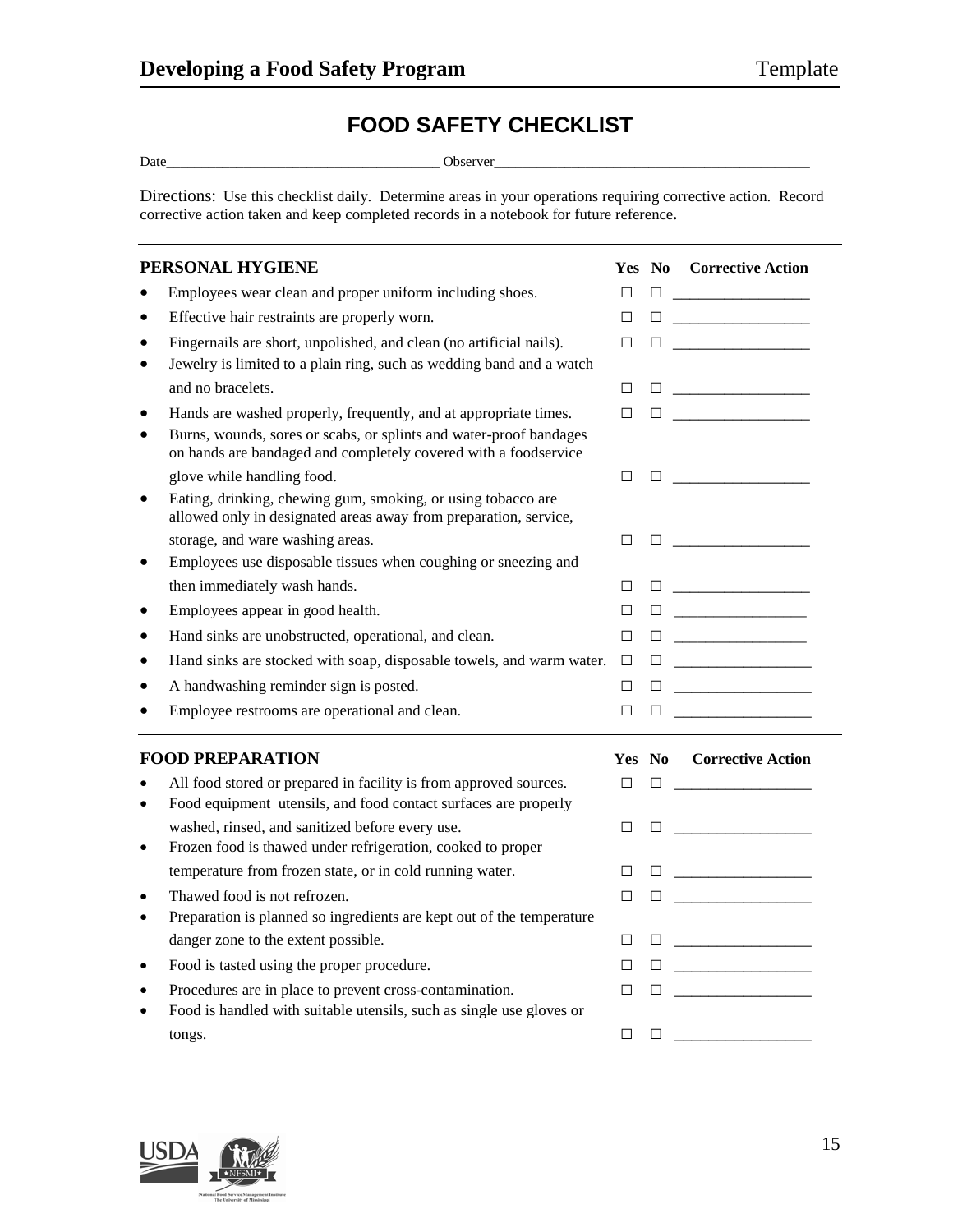## **Developing a Food Safety Program Template**

| ٠         | Food is prepared in small batches to limit the time it is in the                                                                                                                                 |        |        |                                                                                                                                                                                     |
|-----------|--------------------------------------------------------------------------------------------------------------------------------------------------------------------------------------------------|--------|--------|-------------------------------------------------------------------------------------------------------------------------------------------------------------------------------------|
| $\bullet$ | temperature danger zone.<br>Clean reusable towels are used only for sanitizing equipment and                                                                                                     | □      | $\Box$ |                                                                                                                                                                                     |
| $\bullet$ | surfaces and not for drying hands, utensils, or floor.<br>Food is cooked to the required safe internal temperature for the<br>appropriate time. The temperature is tested with a calibrated food | $\Box$ |        |                                                                                                                                                                                     |
|           | thermometer.                                                                                                                                                                                     |        |        |                                                                                                                                                                                     |
| $\bullet$ | The internal temperature of food being cooked is monitored and                                                                                                                                   | □      |        |                                                                                                                                                                                     |
|           | documented.                                                                                                                                                                                      | П      | $\Box$ |                                                                                                                                                                                     |
|           | <b>HOT HOLDING</b>                                                                                                                                                                               |        |        | <b>Yes No</b> Corrective Action                                                                                                                                                     |
| $\bullet$ | Hot holding unit is clean.                                                                                                                                                                       | $\Box$ |        |                                                                                                                                                                                     |
| $\bullet$ | Food is heated to the required safe internal temperature before<br>placing in hot holding. Hot holding units are not used to reheat                                                              |        |        |                                                                                                                                                                                     |
|           | potentially hazardous foods.                                                                                                                                                                     | П      |        | $\begin{tabular}{ c c c c } \hline \quad \quad & \quad \quad & \quad \quad & \quad \quad \\ \hline \quad \quad & \quad \quad & \quad \quad & \quad \quad \\ \hline \end{tabular}$   |
| ٠         | Hot holding unit is pre-heated before hot food is placed in unit.                                                                                                                                | □      |        | $\begin{tabular}{ c c c c } \hline \quad \quad & \quad \quad & \quad \quad \\ \hline \quad \quad & \quad \quad & \quad \quad \\ \hline \end{tabular}$                               |
| $\bullet$ | Temperature of hot food being held is at or above 135 °F.                                                                                                                                        | □      | $\Box$ |                                                                                                                                                                                     |
|           | Food is protected from contamination.                                                                                                                                                            | П      | ш      |                                                                                                                                                                                     |
|           |                                                                                                                                                                                                  |        |        |                                                                                                                                                                                     |
|           | <b>COLD HOLDING</b>                                                                                                                                                                              |        |        | <b>Yes No</b> Corrective Action                                                                                                                                                     |
| $\bullet$ | Refrigerators are kept clean and organized.                                                                                                                                                      | $\Box$ |        |                                                                                                                                                                                     |
| $\bullet$ | Temperature of cold food being held is at or below 41 °F.                                                                                                                                        | П      |        |                                                                                                                                                                                     |
| $\bullet$ | Food is protected from contamination.                                                                                                                                                            | □      |        |                                                                                                                                                                                     |
|           | REFRIGERATOR, FREEZER, AND MILK COOLER                                                                                                                                                           | Yes No |        | <b>Corrective Action</b>                                                                                                                                                            |
|           | Thermometers are available and accurate.                                                                                                                                                         | П      |        |                                                                                                                                                                                     |
|           | Temperature is appropriate for pieces of equipment.                                                                                                                                              | □      | $\Box$ |                                                                                                                                                                                     |
|           | Food is stored 6 inches off floor or in walk-in cooling equipment.                                                                                                                               | □      | $\Box$ |                                                                                                                                                                                     |
|           |                                                                                                                                                                                                  | □      | $\Box$ |                                                                                                                                                                                     |
|           | Refrigerator and freezer units are clean and neat.                                                                                                                                               | П.     | $\Box$ |                                                                                                                                                                                     |
|           | Proper chilling procedures are used.<br>All food is properly wrapped, labeled, and dated.                                                                                                        | П      |        |                                                                                                                                                                                     |
|           | The FIFO (First In, First Out) method of inventory management is                                                                                                                                 |        |        | $\begin{tabular}{ c c c c c } \hline \quad \quad & \quad \quad & \quad \quad & \quad \quad \\ \hline \quad \quad & \quad \quad & \quad \quad & \quad \quad \\ \hline \end{tabular}$ |
|           | used.                                                                                                                                                                                            | □      | $\Box$ |                                                                                                                                                                                     |
|           | Ambient air temperature of all refrigerators and freezers is monitored                                                                                                                           |        |        |                                                                                                                                                                                     |

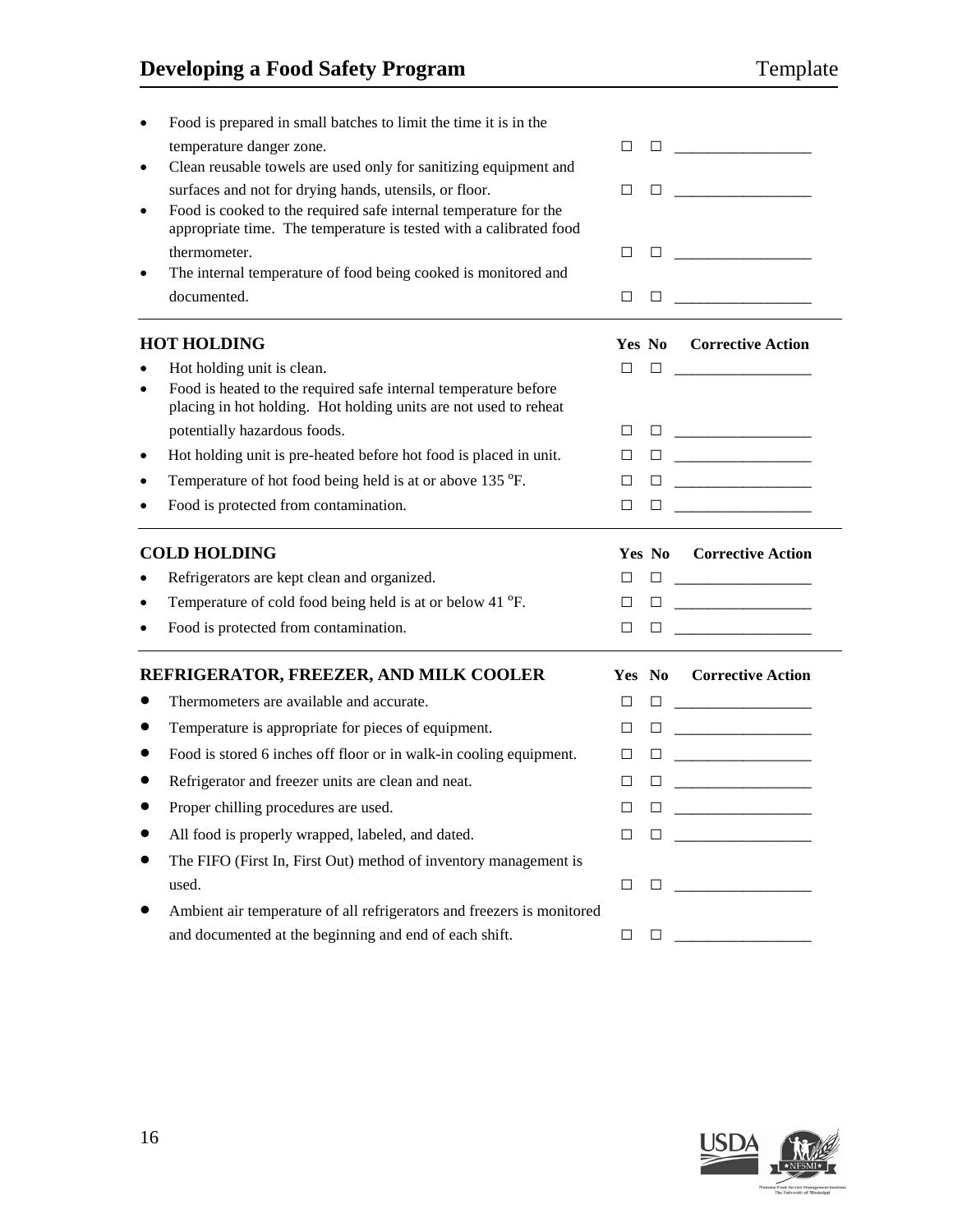## **Developing a Food Safety Program Template**

| Temperatures of dry storage area is between 50 °F and 70 °F or<br>State public health department requirement.<br>□<br>$\Box$<br>All food and paper supplies are stored 6 to 8 inches off the floor.<br>□<br>$\Box$<br>All food is labeled with name and received date.<br>$\Box$<br>$\Box$<br>Open bags of food are stored in containers with tight fitting lids and<br>labeled with common name.<br>$\begin{tabular}{ c c c c c } \hline \quad \quad & \quad \quad & \quad \quad & \quad \quad \\ \hline \quad \quad & \quad \quad & \quad \quad & \quad \quad \\ \hline \end{tabular}$<br>$\Box$<br>The FIFO (First In, First Out) method of inventory management is<br>used.<br>□<br>There are no bulging or leaking canned goods.<br>□<br>Food is protected from contamination.<br>□<br>$\Box$<br>All food surfaces are clean.<br>$\begin{tabular}{ c c c c c } \hline \quad \quad & \quad \quad & \quad \quad & \quad \quad \\ \hline \quad \quad & \quad \quad & \quad \quad & \quad \quad \\ \hline \end{tabular}$<br>$\Box$<br>Chemicals are clearly labeled and stored away from food and food-<br>related supplies.<br>□<br>$\begin{tabular}{ c c c c } \hline \quad \quad & \quad \quad & \quad \quad & \quad \quad \\ \hline \quad \quad & \quad \quad & \quad \quad & \quad \quad \\ \hline \end{tabular}$<br>There is a regular cleaning schedule for all food surfaces.<br>□<br>$\Box$ , and the set of $\Box$ , and the set of $\Box$<br>Food is stored in original container or a food grade container.<br>□<br>$\Box$<br>Yes No Corrective Action<br>Three-compartment sink is properly set up for ware washing.<br>□<br>$\Box$<br>Dishmachine is working properly (such as gauges and chemicals are at<br>recommended levels).<br>$\Box$<br>$\mathbf{L}$<br>Water is clean and free of grease and food particles.<br>□<br>Water temperatures are correct for wash and rinse.<br>$\begin{tabular}{ c c c c } \hline \quad \quad & \quad \quad & \quad \quad & \quad \quad \\ \hline \quad \quad & \quad \quad & \quad \quad & \quad \quad \\ \hline \end{tabular}$<br>□<br>If heat sanitizing, the utensils are allowed to remain immersed in<br>171 °F water for 30 seconds.<br>$\Box$<br>If using a chemical sanitizer, it is mixed correctly and a sanitizer strip<br>is used to test chemical concentration.<br>□<br>⊔<br>Smallware and utensils are allowed to air dry.<br>$\Box$<br>$\Box$<br>Wiping cloths are stored in sanitizing solution while in use.<br>□<br><b>Corrective Action</b><br>Yes No<br>All small equipment and utensils, including cutting boards and<br>knives, are cleaned and sanitized between uses.<br>$\begin{tabular}{ c c c c } \hline \quad \quad & \quad \quad & \quad \quad & \quad \quad \\ \hline \quad \quad & \quad \quad & \quad \quad & \quad \quad \\ \hline \end{tabular}$<br>□<br>Small equipment and utensils are washed, sanitized, and air-dried.<br>$\Box$<br>$\Box$<br>Work surfaces and utensils are clean.<br>□<br>$\Box$<br>Work surfaces are cleaned and sanitized between uses.<br>□<br>П.<br>Thermometers are cleaned and sanitized after each use.<br>□<br>$\Box$ | <b>FOOD STORAGE AND DRY STORAGE</b> | Yes No | <b>Corrective Action</b> |
|----------------------------------------------------------------------------------------------------------------------------------------------------------------------------------------------------------------------------------------------------------------------------------------------------------------------------------------------------------------------------------------------------------------------------------------------------------------------------------------------------------------------------------------------------------------------------------------------------------------------------------------------------------------------------------------------------------------------------------------------------------------------------------------------------------------------------------------------------------------------------------------------------------------------------------------------------------------------------------------------------------------------------------------------------------------------------------------------------------------------------------------------------------------------------------------------------------------------------------------------------------------------------------------------------------------------------------------------------------------------------------------------------------------------------------------------------------------------------------------------------------------------------------------------------------------------------------------------------------------------------------------------------------------------------------------------------------------------------------------------------------------------------------------------------------------------------------------------------------------------------------------------------------------------------------------------------------------------------------------------------------------------------------------------------------------------------------------------------------------------------------------------------------------------------------------------------------------------------------------------------------------------------------------------------------------------------------------------------------------------------------------------------------------------------------------------------------------------------------------------------------------------------------------------------------------------------------------------------------------------------------------------------------------------------------------------------------------------------------------------------------------------------------------------------------------------------------------------------------------------------------------------------------------------------------------------------------------------------------------------------------------------------------------------------------------------------------------------------------------------------------------------|-------------------------------------|--------|--------------------------|
|                                                                                                                                                                                                                                                                                                                                                                                                                                                                                                                                                                                                                                                                                                                                                                                                                                                                                                                                                                                                                                                                                                                                                                                                                                                                                                                                                                                                                                                                                                                                                                                                                                                                                                                                                                                                                                                                                                                                                                                                                                                                                                                                                                                                                                                                                                                                                                                                                                                                                                                                                                                                                                                                                                                                                                                                                                                                                                                                                                                                                                                                                                                                              |                                     |        |                          |
|                                                                                                                                                                                                                                                                                                                                                                                                                                                                                                                                                                                                                                                                                                                                                                                                                                                                                                                                                                                                                                                                                                                                                                                                                                                                                                                                                                                                                                                                                                                                                                                                                                                                                                                                                                                                                                                                                                                                                                                                                                                                                                                                                                                                                                                                                                                                                                                                                                                                                                                                                                                                                                                                                                                                                                                                                                                                                                                                                                                                                                                                                                                                              |                                     |        |                          |
|                                                                                                                                                                                                                                                                                                                                                                                                                                                                                                                                                                                                                                                                                                                                                                                                                                                                                                                                                                                                                                                                                                                                                                                                                                                                                                                                                                                                                                                                                                                                                                                                                                                                                                                                                                                                                                                                                                                                                                                                                                                                                                                                                                                                                                                                                                                                                                                                                                                                                                                                                                                                                                                                                                                                                                                                                                                                                                                                                                                                                                                                                                                                              |                                     |        |                          |
|                                                                                                                                                                                                                                                                                                                                                                                                                                                                                                                                                                                                                                                                                                                                                                                                                                                                                                                                                                                                                                                                                                                                                                                                                                                                                                                                                                                                                                                                                                                                                                                                                                                                                                                                                                                                                                                                                                                                                                                                                                                                                                                                                                                                                                                                                                                                                                                                                                                                                                                                                                                                                                                                                                                                                                                                                                                                                                                                                                                                                                                                                                                                              |                                     |        |                          |
|                                                                                                                                                                                                                                                                                                                                                                                                                                                                                                                                                                                                                                                                                                                                                                                                                                                                                                                                                                                                                                                                                                                                                                                                                                                                                                                                                                                                                                                                                                                                                                                                                                                                                                                                                                                                                                                                                                                                                                                                                                                                                                                                                                                                                                                                                                                                                                                                                                                                                                                                                                                                                                                                                                                                                                                                                                                                                                                                                                                                                                                                                                                                              |                                     |        |                          |
|                                                                                                                                                                                                                                                                                                                                                                                                                                                                                                                                                                                                                                                                                                                                                                                                                                                                                                                                                                                                                                                                                                                                                                                                                                                                                                                                                                                                                                                                                                                                                                                                                                                                                                                                                                                                                                                                                                                                                                                                                                                                                                                                                                                                                                                                                                                                                                                                                                                                                                                                                                                                                                                                                                                                                                                                                                                                                                                                                                                                                                                                                                                                              |                                     |        |                          |
|                                                                                                                                                                                                                                                                                                                                                                                                                                                                                                                                                                                                                                                                                                                                                                                                                                                                                                                                                                                                                                                                                                                                                                                                                                                                                                                                                                                                                                                                                                                                                                                                                                                                                                                                                                                                                                                                                                                                                                                                                                                                                                                                                                                                                                                                                                                                                                                                                                                                                                                                                                                                                                                                                                                                                                                                                                                                                                                                                                                                                                                                                                                                              |                                     |        |                          |
|                                                                                                                                                                                                                                                                                                                                                                                                                                                                                                                                                                                                                                                                                                                                                                                                                                                                                                                                                                                                                                                                                                                                                                                                                                                                                                                                                                                                                                                                                                                                                                                                                                                                                                                                                                                                                                                                                                                                                                                                                                                                                                                                                                                                                                                                                                                                                                                                                                                                                                                                                                                                                                                                                                                                                                                                                                                                                                                                                                                                                                                                                                                                              |                                     |        |                          |
|                                                                                                                                                                                                                                                                                                                                                                                                                                                                                                                                                                                                                                                                                                                                                                                                                                                                                                                                                                                                                                                                                                                                                                                                                                                                                                                                                                                                                                                                                                                                                                                                                                                                                                                                                                                                                                                                                                                                                                                                                                                                                                                                                                                                                                                                                                                                                                                                                                                                                                                                                                                                                                                                                                                                                                                                                                                                                                                                                                                                                                                                                                                                              |                                     |        |                          |
|                                                                                                                                                                                                                                                                                                                                                                                                                                                                                                                                                                                                                                                                                                                                                                                                                                                                                                                                                                                                                                                                                                                                                                                                                                                                                                                                                                                                                                                                                                                                                                                                                                                                                                                                                                                                                                                                                                                                                                                                                                                                                                                                                                                                                                                                                                                                                                                                                                                                                                                                                                                                                                                                                                                                                                                                                                                                                                                                                                                                                                                                                                                                              |                                     |        |                          |
|                                                                                                                                                                                                                                                                                                                                                                                                                                                                                                                                                                                                                                                                                                                                                                                                                                                                                                                                                                                                                                                                                                                                                                                                                                                                                                                                                                                                                                                                                                                                                                                                                                                                                                                                                                                                                                                                                                                                                                                                                                                                                                                                                                                                                                                                                                                                                                                                                                                                                                                                                                                                                                                                                                                                                                                                                                                                                                                                                                                                                                                                                                                                              |                                     |        |                          |
|                                                                                                                                                                                                                                                                                                                                                                                                                                                                                                                                                                                                                                                                                                                                                                                                                                                                                                                                                                                                                                                                                                                                                                                                                                                                                                                                                                                                                                                                                                                                                                                                                                                                                                                                                                                                                                                                                                                                                                                                                                                                                                                                                                                                                                                                                                                                                                                                                                                                                                                                                                                                                                                                                                                                                                                                                                                                                                                                                                                                                                                                                                                                              |                                     |        |                          |
|                                                                                                                                                                                                                                                                                                                                                                                                                                                                                                                                                                                                                                                                                                                                                                                                                                                                                                                                                                                                                                                                                                                                                                                                                                                                                                                                                                                                                                                                                                                                                                                                                                                                                                                                                                                                                                                                                                                                                                                                                                                                                                                                                                                                                                                                                                                                                                                                                                                                                                                                                                                                                                                                                                                                                                                                                                                                                                                                                                                                                                                                                                                                              |                                     |        |                          |
|                                                                                                                                                                                                                                                                                                                                                                                                                                                                                                                                                                                                                                                                                                                                                                                                                                                                                                                                                                                                                                                                                                                                                                                                                                                                                                                                                                                                                                                                                                                                                                                                                                                                                                                                                                                                                                                                                                                                                                                                                                                                                                                                                                                                                                                                                                                                                                                                                                                                                                                                                                                                                                                                                                                                                                                                                                                                                                                                                                                                                                                                                                                                              |                                     |        |                          |
|                                                                                                                                                                                                                                                                                                                                                                                                                                                                                                                                                                                                                                                                                                                                                                                                                                                                                                                                                                                                                                                                                                                                                                                                                                                                                                                                                                                                                                                                                                                                                                                                                                                                                                                                                                                                                                                                                                                                                                                                                                                                                                                                                                                                                                                                                                                                                                                                                                                                                                                                                                                                                                                                                                                                                                                                                                                                                                                                                                                                                                                                                                                                              |                                     |        |                          |
|                                                                                                                                                                                                                                                                                                                                                                                                                                                                                                                                                                                                                                                                                                                                                                                                                                                                                                                                                                                                                                                                                                                                                                                                                                                                                                                                                                                                                                                                                                                                                                                                                                                                                                                                                                                                                                                                                                                                                                                                                                                                                                                                                                                                                                                                                                                                                                                                                                                                                                                                                                                                                                                                                                                                                                                                                                                                                                                                                                                                                                                                                                                                              | <b>CLEANING AND SANITIZING</b>      |        |                          |
|                                                                                                                                                                                                                                                                                                                                                                                                                                                                                                                                                                                                                                                                                                                                                                                                                                                                                                                                                                                                                                                                                                                                                                                                                                                                                                                                                                                                                                                                                                                                                                                                                                                                                                                                                                                                                                                                                                                                                                                                                                                                                                                                                                                                                                                                                                                                                                                                                                                                                                                                                                                                                                                                                                                                                                                                                                                                                                                                                                                                                                                                                                                                              |                                     |        |                          |
|                                                                                                                                                                                                                                                                                                                                                                                                                                                                                                                                                                                                                                                                                                                                                                                                                                                                                                                                                                                                                                                                                                                                                                                                                                                                                                                                                                                                                                                                                                                                                                                                                                                                                                                                                                                                                                                                                                                                                                                                                                                                                                                                                                                                                                                                                                                                                                                                                                                                                                                                                                                                                                                                                                                                                                                                                                                                                                                                                                                                                                                                                                                                              |                                     |        |                          |
|                                                                                                                                                                                                                                                                                                                                                                                                                                                                                                                                                                                                                                                                                                                                                                                                                                                                                                                                                                                                                                                                                                                                                                                                                                                                                                                                                                                                                                                                                                                                                                                                                                                                                                                                                                                                                                                                                                                                                                                                                                                                                                                                                                                                                                                                                                                                                                                                                                                                                                                                                                                                                                                                                                                                                                                                                                                                                                                                                                                                                                                                                                                                              |                                     |        |                          |
|                                                                                                                                                                                                                                                                                                                                                                                                                                                                                                                                                                                                                                                                                                                                                                                                                                                                                                                                                                                                                                                                                                                                                                                                                                                                                                                                                                                                                                                                                                                                                                                                                                                                                                                                                                                                                                                                                                                                                                                                                                                                                                                                                                                                                                                                                                                                                                                                                                                                                                                                                                                                                                                                                                                                                                                                                                                                                                                                                                                                                                                                                                                                              |                                     |        |                          |
|                                                                                                                                                                                                                                                                                                                                                                                                                                                                                                                                                                                                                                                                                                                                                                                                                                                                                                                                                                                                                                                                                                                                                                                                                                                                                                                                                                                                                                                                                                                                                                                                                                                                                                                                                                                                                                                                                                                                                                                                                                                                                                                                                                                                                                                                                                                                                                                                                                                                                                                                                                                                                                                                                                                                                                                                                                                                                                                                                                                                                                                                                                                                              |                                     |        |                          |
|                                                                                                                                                                                                                                                                                                                                                                                                                                                                                                                                                                                                                                                                                                                                                                                                                                                                                                                                                                                                                                                                                                                                                                                                                                                                                                                                                                                                                                                                                                                                                                                                                                                                                                                                                                                                                                                                                                                                                                                                                                                                                                                                                                                                                                                                                                                                                                                                                                                                                                                                                                                                                                                                                                                                                                                                                                                                                                                                                                                                                                                                                                                                              |                                     |        |                          |
|                                                                                                                                                                                                                                                                                                                                                                                                                                                                                                                                                                                                                                                                                                                                                                                                                                                                                                                                                                                                                                                                                                                                                                                                                                                                                                                                                                                                                                                                                                                                                                                                                                                                                                                                                                                                                                                                                                                                                                                                                                                                                                                                                                                                                                                                                                                                                                                                                                                                                                                                                                                                                                                                                                                                                                                                                                                                                                                                                                                                                                                                                                                                              |                                     |        |                          |
|                                                                                                                                                                                                                                                                                                                                                                                                                                                                                                                                                                                                                                                                                                                                                                                                                                                                                                                                                                                                                                                                                                                                                                                                                                                                                                                                                                                                                                                                                                                                                                                                                                                                                                                                                                                                                                                                                                                                                                                                                                                                                                                                                                                                                                                                                                                                                                                                                                                                                                                                                                                                                                                                                                                                                                                                                                                                                                                                                                                                                                                                                                                                              |                                     |        |                          |
|                                                                                                                                                                                                                                                                                                                                                                                                                                                                                                                                                                                                                                                                                                                                                                                                                                                                                                                                                                                                                                                                                                                                                                                                                                                                                                                                                                                                                                                                                                                                                                                                                                                                                                                                                                                                                                                                                                                                                                                                                                                                                                                                                                                                                                                                                                                                                                                                                                                                                                                                                                                                                                                                                                                                                                                                                                                                                                                                                                                                                                                                                                                                              |                                     |        |                          |
|                                                                                                                                                                                                                                                                                                                                                                                                                                                                                                                                                                                                                                                                                                                                                                                                                                                                                                                                                                                                                                                                                                                                                                                                                                                                                                                                                                                                                                                                                                                                                                                                                                                                                                                                                                                                                                                                                                                                                                                                                                                                                                                                                                                                                                                                                                                                                                                                                                                                                                                                                                                                                                                                                                                                                                                                                                                                                                                                                                                                                                                                                                                                              |                                     |        |                          |
|                                                                                                                                                                                                                                                                                                                                                                                                                                                                                                                                                                                                                                                                                                                                                                                                                                                                                                                                                                                                                                                                                                                                                                                                                                                                                                                                                                                                                                                                                                                                                                                                                                                                                                                                                                                                                                                                                                                                                                                                                                                                                                                                                                                                                                                                                                                                                                                                                                                                                                                                                                                                                                                                                                                                                                                                                                                                                                                                                                                                                                                                                                                                              |                                     |        |                          |
|                                                                                                                                                                                                                                                                                                                                                                                                                                                                                                                                                                                                                                                                                                                                                                                                                                                                                                                                                                                                                                                                                                                                                                                                                                                                                                                                                                                                                                                                                                                                                                                                                                                                                                                                                                                                                                                                                                                                                                                                                                                                                                                                                                                                                                                                                                                                                                                                                                                                                                                                                                                                                                                                                                                                                                                                                                                                                                                                                                                                                                                                                                                                              | <b>UTENSILS AND EQUIPMENT</b>       |        |                          |
|                                                                                                                                                                                                                                                                                                                                                                                                                                                                                                                                                                                                                                                                                                                                                                                                                                                                                                                                                                                                                                                                                                                                                                                                                                                                                                                                                                                                                                                                                                                                                                                                                                                                                                                                                                                                                                                                                                                                                                                                                                                                                                                                                                                                                                                                                                                                                                                                                                                                                                                                                                                                                                                                                                                                                                                                                                                                                                                                                                                                                                                                                                                                              |                                     |        |                          |
|                                                                                                                                                                                                                                                                                                                                                                                                                                                                                                                                                                                                                                                                                                                                                                                                                                                                                                                                                                                                                                                                                                                                                                                                                                                                                                                                                                                                                                                                                                                                                                                                                                                                                                                                                                                                                                                                                                                                                                                                                                                                                                                                                                                                                                                                                                                                                                                                                                                                                                                                                                                                                                                                                                                                                                                                                                                                                                                                                                                                                                                                                                                                              |                                     |        |                          |
|                                                                                                                                                                                                                                                                                                                                                                                                                                                                                                                                                                                                                                                                                                                                                                                                                                                                                                                                                                                                                                                                                                                                                                                                                                                                                                                                                                                                                                                                                                                                                                                                                                                                                                                                                                                                                                                                                                                                                                                                                                                                                                                                                                                                                                                                                                                                                                                                                                                                                                                                                                                                                                                                                                                                                                                                                                                                                                                                                                                                                                                                                                                                              |                                     |        |                          |
|                                                                                                                                                                                                                                                                                                                                                                                                                                                                                                                                                                                                                                                                                                                                                                                                                                                                                                                                                                                                                                                                                                                                                                                                                                                                                                                                                                                                                                                                                                                                                                                                                                                                                                                                                                                                                                                                                                                                                                                                                                                                                                                                                                                                                                                                                                                                                                                                                                                                                                                                                                                                                                                                                                                                                                                                                                                                                                                                                                                                                                                                                                                                              |                                     |        |                          |
|                                                                                                                                                                                                                                                                                                                                                                                                                                                                                                                                                                                                                                                                                                                                                                                                                                                                                                                                                                                                                                                                                                                                                                                                                                                                                                                                                                                                                                                                                                                                                                                                                                                                                                                                                                                                                                                                                                                                                                                                                                                                                                                                                                                                                                                                                                                                                                                                                                                                                                                                                                                                                                                                                                                                                                                                                                                                                                                                                                                                                                                                                                                                              |                                     |        |                          |
|                                                                                                                                                                                                                                                                                                                                                                                                                                                                                                                                                                                                                                                                                                                                                                                                                                                                                                                                                                                                                                                                                                                                                                                                                                                                                                                                                                                                                                                                                                                                                                                                                                                                                                                                                                                                                                                                                                                                                                                                                                                                                                                                                                                                                                                                                                                                                                                                                                                                                                                                                                                                                                                                                                                                                                                                                                                                                                                                                                                                                                                                                                                                              |                                     |        |                          |

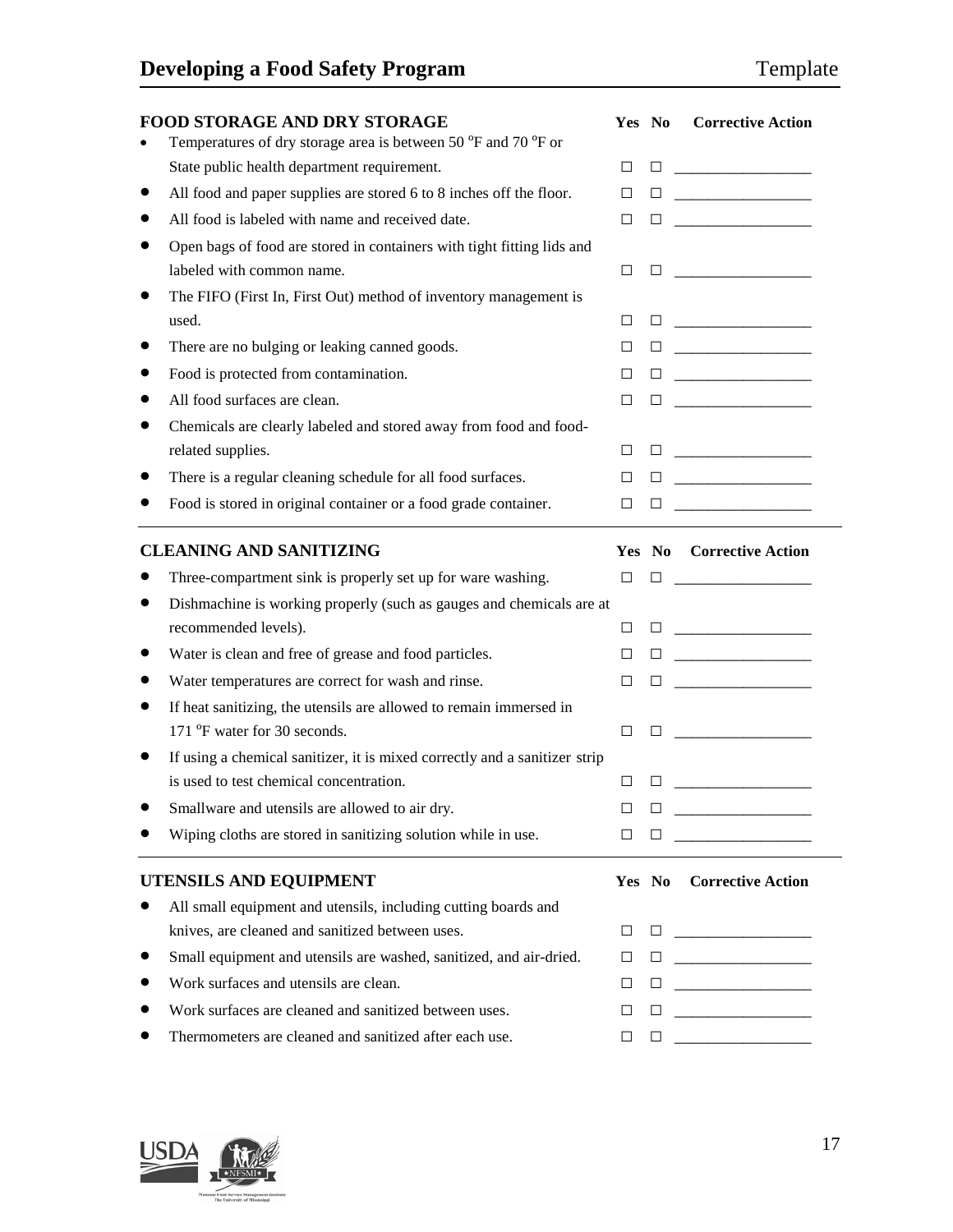## **Developing a Food Safety Program Template**

|           | Thermometers are calibrated on a routine basis.<br>Can opener is clean.                                                                   | П<br>П | $\Box$ |                                                                                                                                                       |
|-----------|-------------------------------------------------------------------------------------------------------------------------------------------|--------|--------|-------------------------------------------------------------------------------------------------------------------------------------------------------|
|           | Drawers and racks are clean.                                                                                                              | $\Box$ | П.     | <u> 1990 - Johann Barbara, martin a</u>                                                                                                               |
|           | Clean utensils are handled in a manner to prevent contamination of<br>areas that will be in direct contact with food or a person's mouth. | $\Box$ |        |                                                                                                                                                       |
|           | <b>LARGE EQUIPMENT</b>                                                                                                                    |        |        | <b>Yes No</b> Corrective Action                                                                                                                       |
|           | Food slicer is clean.                                                                                                                     | П      |        | $\begin{tabular}{ c c c c } \hline \quad \quad & \quad \quad & \quad \quad \\ \hline \quad \quad & \quad \quad & \quad \quad \\ \hline \end{tabular}$ |
| $\bullet$ | Food slicer is broken down, cleaned, and sanitized before and                                                                             |        |        |                                                                                                                                                       |
|           | after every use.                                                                                                                          | $\Box$ |        |                                                                                                                                                       |
|           | Boxes, containers, and recyclables are removed from site.                                                                                 | $\Box$ | $\Box$ | <u> 1980 - Johann Barbara, martin a</u>                                                                                                               |
|           | Loading dock and area around dumpsters are clean and odor-free.                                                                           | $\Box$ | $\Box$ |                                                                                                                                                       |
|           | Exhaust hood and filters are clean.                                                                                                       | □      | $\Box$ |                                                                                                                                                       |
|           |                                                                                                                                           |        |        |                                                                                                                                                       |
|           | <b>GARBAGE STORAGE AND DISPOSAL</b>                                                                                                       |        | Yes No | <b>Corrective Action</b>                                                                                                                              |
|           | Kitchen garbage cans are clean and kept covered.                                                                                          | $\Box$ |        |                                                                                                                                                       |
| $\bullet$ | Garbage cans are emptied as necessary.                                                                                                    | $\Box$ | $\Box$ |                                                                                                                                                       |
| ●         | Boxes and containers are removed from site.                                                                                               | $\Box$ | $\Box$ |                                                                                                                                                       |
|           | Loading dock and area around dumpster are clean.                                                                                          | $\Box$ | $\Box$ |                                                                                                                                                       |
|           | Dumpsters are clean.                                                                                                                      | $\Box$ | $\Box$ | <u> 1990 - Johann Barbara, martin a</u>                                                                                                               |
|           | PEST CONTROL                                                                                                                              |        | Yes No | <b>Corrective Action</b>                                                                                                                              |
|           | Outside doors have screens, are well-sealed, and are equipped with                                                                        |        |        |                                                                                                                                                       |
|           | a self-closing device.                                                                                                                    | 0      |        |                                                                                                                                                       |
| $\bullet$ | No evidence of pests is present.                                                                                                          | $\Box$ |        |                                                                                                                                                       |
|           | There is a regular schedule of pest control by a licensed pest control                                                                    |        |        |                                                                                                                                                       |